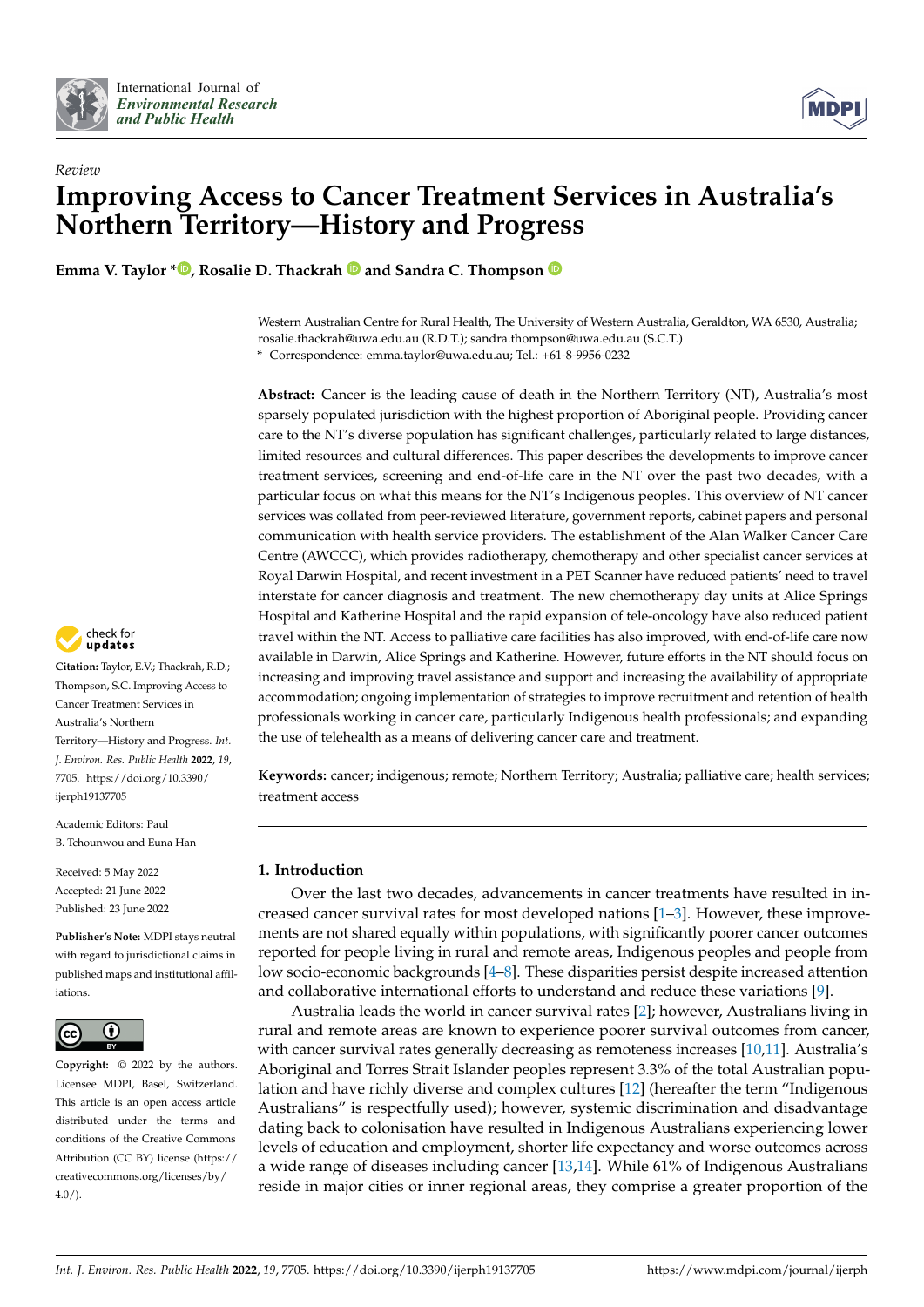total population as remoteness increases, with Indigenous people comprising 1.7% of the population in major cities, 18% of the population in remote areas and 47% in very remote areas [\[12](#page-13-4)[,15\]](#page-13-7). Indigenous patients from rural and remote locations face additional challenges of distance and cultural barriers when accessing specialist care [\[16](#page-13-8)[–19\]](#page-13-9). Therefore, Indigenous Australians living in rural and remote areas experience a "double dose of disadvantage" when it comes to disparities in cancer outcomes and have higher rates of hospitalisation and cancer mortality than Indigenous people living in urban areas [\[20,](#page-13-10)[21\]](#page-13-11).

The Northern Territory (NT) is the third largest of Australia's states and territories and the 11th largest country subdivision in the world [\[22\]](#page-13-12). With a population of 246,700, the NT has only 1% of the national population [\[23\]](#page-13-13), giving it the lowest population density of any Australian jurisdiction (0.2 people per  $km^2$ ) [\[24\]](#page-13-14). The NT population has a number of unique characteristics, including a relatively young population (median age 33 years compared to the national median age of 37 years); the highest ratio of males to females (107:100); and the highest proportion of Indigenous people (30% of the total NT population and 9% of Australia's total Indigenous population) [\[25\]](#page-13-15). The geographic distribution of the population is distinctive: the majority of Indigenous residents (78%) live in remote areas, while the majority of the non-Indigenous population (75%) live in the capital city of Darwin [\[26\]](#page-13-16). The NT population is culturally and linguistically diverse, with almost 30% of the population speaking a language other than English at home [\[27\]](#page-13-17). In addition to migrants and workers from many other countries, the NT has one of the most diverse Indigenous populations in Australia, with over 100 different Indigenous languages spoken throughout the Territory and 15% of the population speaking an Indigenous language at home [\[28\]](#page-13-18). In addition, 20% of the population were born outside Australia, and around 160 foreign languages are also spoken in the home [\[28,](#page-13-18)[29\]](#page-13-19). In the most recent census, educational attainment was below the national average, with 53% of the population (aged over 15) completing school (year 12 or equivalent) compared to a national average of 62% [\[27\]](#page-13-17). However, the unemployment rate is lower than the national average (4% compared to 5.4%), and a much higher proportion of the population is engaged in full-time work (82% compared to 68%) [\[23\]](#page-13-13).

Cancer is the leading cause of death in the NT, accounting for 33% of all non-Indigenous deaths and 17% of all Indigenous deaths between 2006 and 2014 [\[30\]](#page-13-20). Although the NT has a lower incidence rate of cancer compared to Australia as a whole, the age-standardised rate of cancer mortality is higher, particularly for the NT Indigenous population [\[30\]](#page-13-20). One probable contributing factor is access to services, with the NT having just 1% or three of Australia's cancer services [\[31\]](#page-13-21), with remoteness and low population density presenting major challenges for health service and particularly cancer treatment delivery. A high prevalence of smoking is another contributing factor, with the NT population historically having the highest smoking prevalence in Australia (in 2019, 14.7% compared to the Australian prevalence of 11%), and an Indigenous smoking prevalence of 45%, the highest of all states and territories [\[32](#page-13-22)[,33\]](#page-13-23). As with Australia generally, the gap between Indigenous and non-Indigenous cancer mortality is widening, with the cancer mortality rate among the non-Indigenous population steadily declining, while for Indigenous peoples, cancer mortality has increased by 1% per year between 1991 and 2015 [\[30\]](#page-13-20). Indigenous people diagnosed with cancer in the NT are more likely to be diagnosed at a more advanced stage, and less likely to attend medical appointments prior to radiation therapy sessions and to decline the recommended radiotherapy treatment [\[34\]](#page-14-0). Furthermore, the incidence of several high fatality cancers, including liver, lung and other smoking-related cancers, is much higher in Indigenous than in non-Indigenous people, and the incidence of breast, bowel and prostate cancers is increasing (historically, incidence was lower in the NT Indigenous population), necessitating attention on improved services for screening, diagnosis and treatment for this group [\[30,](#page-13-20)[35\]](#page-14-1).

Providing cancer care to the Northern Territory's diverse population has significant challenges, especially related to large distances, limited resources and cultural differences. However, there have been major developments in the delivery of cancer services in the NT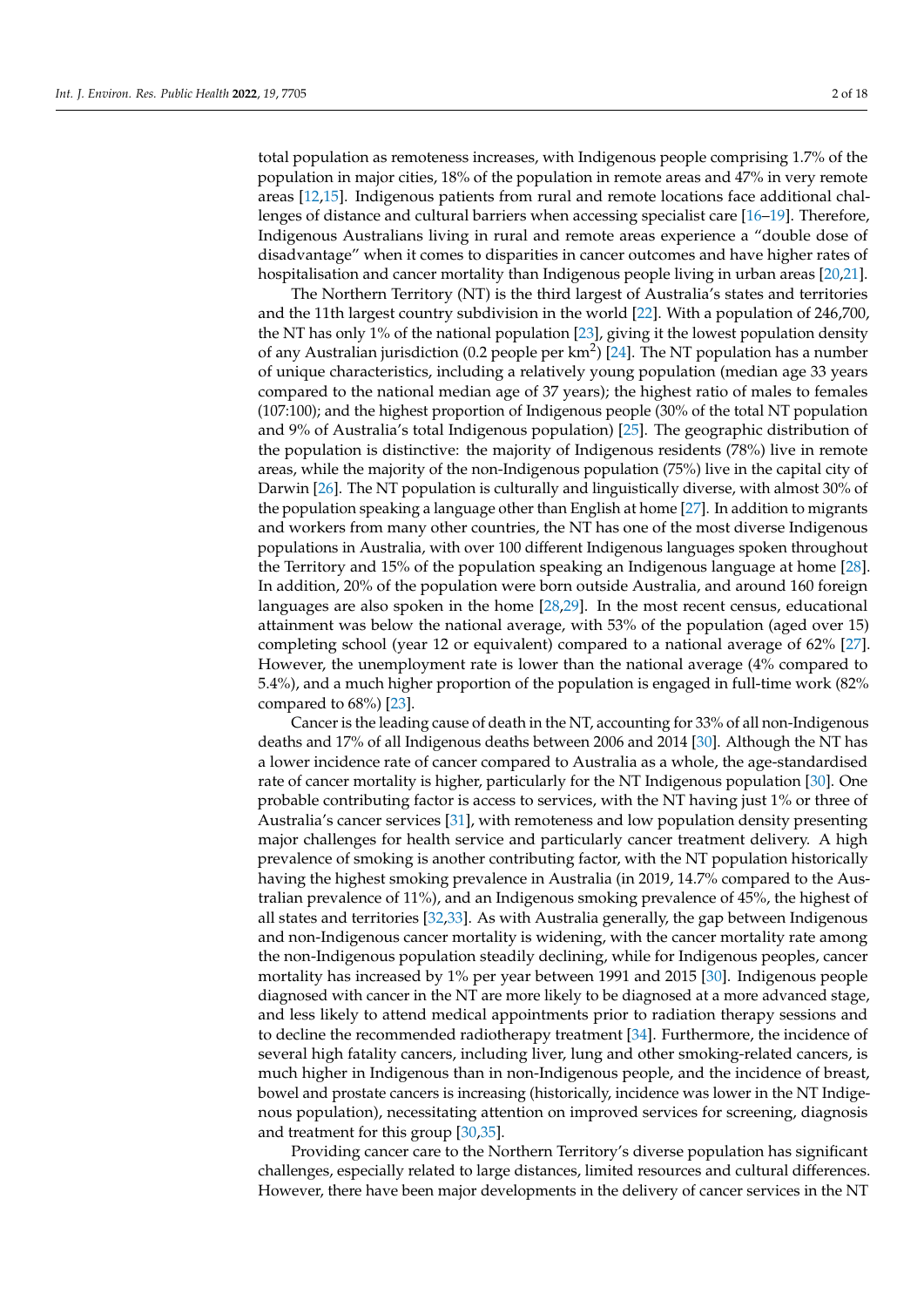over the last two decades, with more local resources available for early detection and treatment. This paper describes these historical developments and outlines the demographic and geographic considerations of care provision in the NT, with a particular focus on the NT's Indigenous peoples. It describes the resources currently available for the care of NT cancer patients, and treatments with radiotherapy, chemotherapy and surgery as well as screening and end-of-life care. These developments in the management of patients, from screening to cancer treatment through to support for cure or palliation, contribute to an understanding of the history of health service funding and delivery in Australia and also have relevance for countries with substantial rural or remote populations or with similar histories of colonisation and marginalisation of the Indigenous population, including Canada, New Zealand and the United States of America (USA).

## **2. Methods**

This study is a component of research that was undertaken as part of a Centre for Research Excellence (CRE), Discovering Indigenous Strategies to improve Cancer Outcomes Via Engagement, Research Translation and Training Centre of Research Excellence (DISCOVER-TT). The CRE was led by an Indigenous researcher and involved Indigenous and non-Indigenous people working together to improve services and outcomes for Indigenous people with cancer. Ethics approvals for the national study were obtained from the Western Australian Aboriginal Health Ethics Committee (WAAHEC) (approval number 483) and the Human Research Ethics Committees of University of Western Australia (RA/4/1/6286).

This overview of the development of cancer services in the Northern Territory forms part of a broader investigation to identify and describe cancer services providing treatment to Indigenous cancer patients in Australia. During the national study, a cancer service in the NT was identified as providing innovative services to support their Indigenous patients and agreed to participate in a case study. However, while undertaking the case study it was apparent that there was little information around cancer service development in the NT, or at least it was difficult to find and scattered, so this paper was developed to address that gap. In addition, the NT was considered to be of particular interest to other rural and remote areas struggling with cancer service provision given the recency of its development of services, especially in rural and remote locations.

This overview of the development of cancer services was collated from peer-reviewed literature, government reports, cabinet papers and personal communication with health service managers and providers. Peer-reviewed literature was identified through searches conducted in January 2020 and January 2022 of electronic databases: PubMed, Informit and Google Scholar. Key search terms "cancer" and "Northern Territory" were searched using a combination of prescribed subject headings and free-text keywords. Additional searches were run with the search terms "Indigenous" and "Aboriginal", as well as prescribed subject headings, to identify Indigenous-specific articles. To identify relevant grey literature, the websites of the following organisations were searched: Northern Territory Department of Health, Northern Territory Primary Health Network (NT PHN), Australian Institute of Health and Welfare (AIHW) and NT hospital websites. Citation snowballing was also utilised.

## **3. Results**

#### *3.1. Description of Overall Service Delivery*

Within Australia, state and territory governments have responsibility for providing public hospital services. The NT Department of Health has divided the Territory into two regional government health services—the Top End Health Service and the Central Australia Health Service. These regions are further divided into sub-regions (Figure [1\)](#page-3-0). There are major public teaching hospitals in Darwin and Alice Springs, as well as smaller public hospitals in Palmerston, Gove, Katherine and Tennant Creek, and one private hospital (Darwin Private Hospital).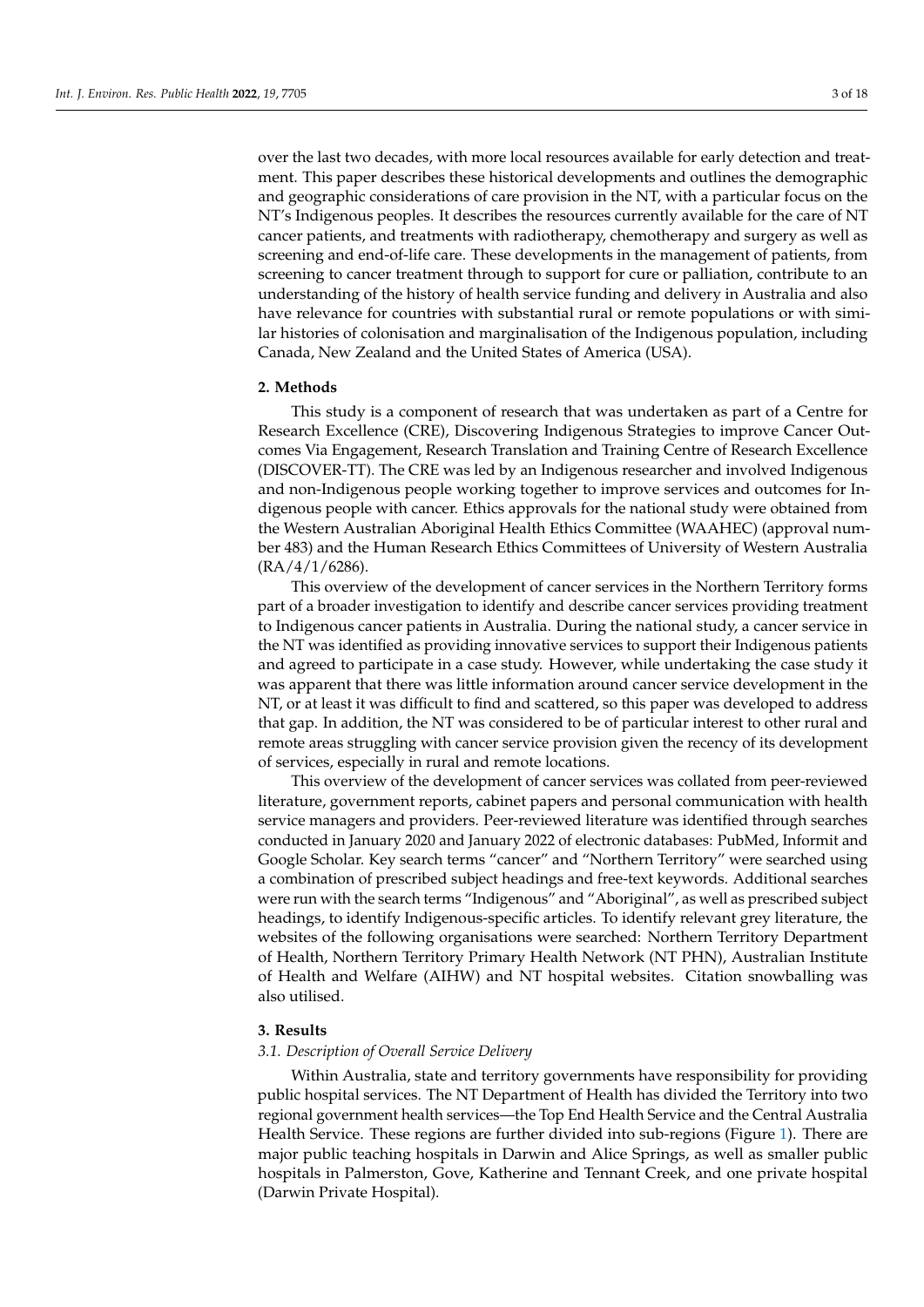<span id="page-3-0"></span>

Service; CAHS = Central Australian Health Service; NGO = Non-Government Organisation. **Figure 1.** Top End and Central Australia Health Service locations [\[25\]](#page-13-15). TEHS = Top End Health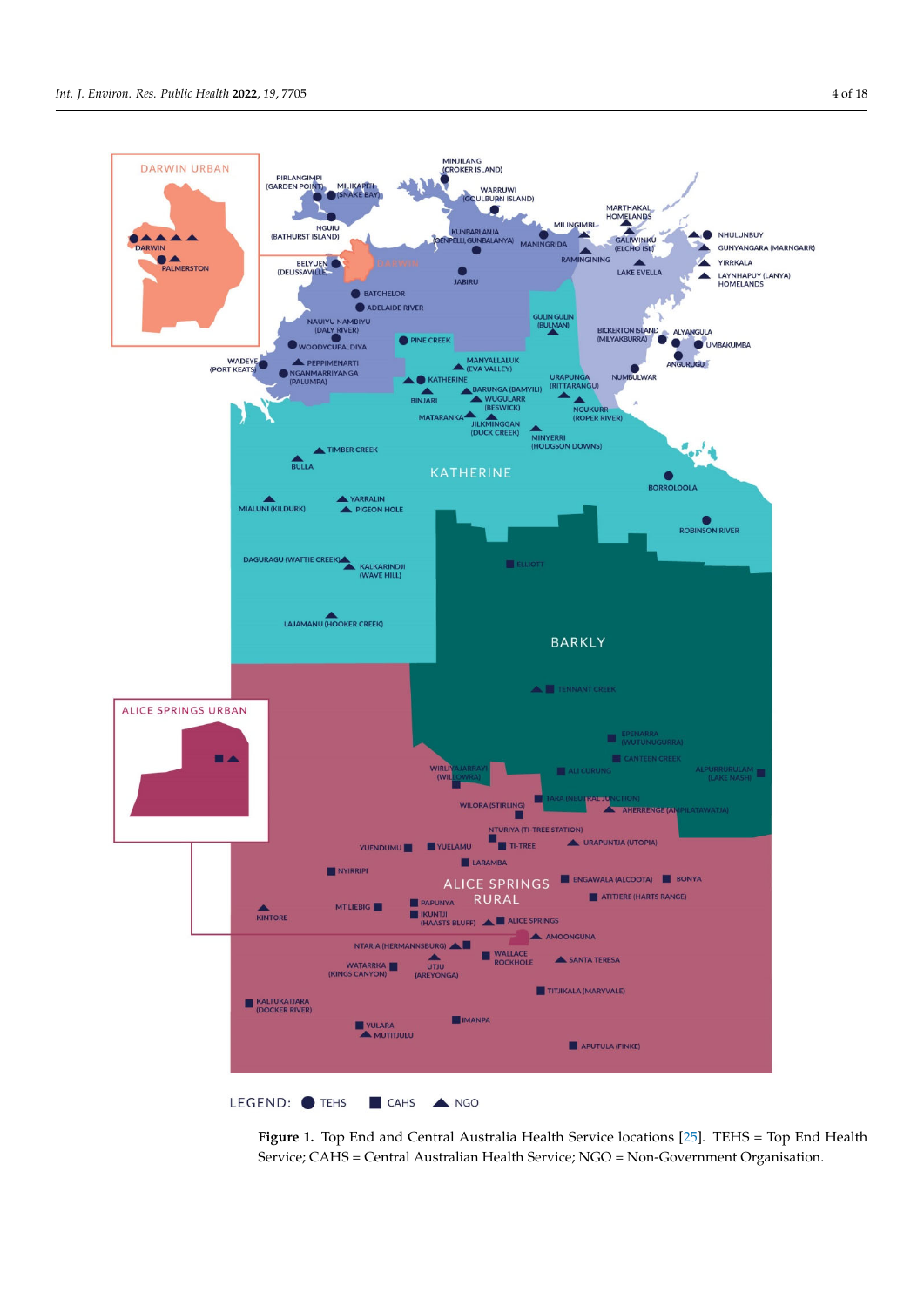Until the early 1980s, specialist services in the Northern Territory were limited, and services were either provided by visiting medical specialists, usually from South Australia, or by transferring patients interstate [\[36,](#page-14-2)[37\]](#page-14-3). In Central Australia, interstate patient transfer is still a frequent occurrence, with patients transferred "when highly specialized care is required ... to major hospitals in Adelaide and beyond" [\[38\]](#page-14-4).

The NT population has grown from 192,700 in 1999 [\[39\]](#page-14-5) to 244,800 in 2019 [\[40\]](#page-14-6), and in response new health services have been established. Most cancer services are now available on the Royal Darwin Hospital (RDH) campus, with more limited services available in Alice Springs and Katherine. The Alan Walker Cancer Care Centre (AWCCC), located on the grounds of RDH and opened in January 2010, is a purpose-built radiation oncology and outpatient chemotherapy facility that services the whole of the NT, providing outpatient chemotherapy and radiotherapy services within a public–private business model between Northern Territory Radiation Oncology and NT Department of Health [\[34](#page-14-0)[,41\]](#page-14-7). Patients who reside outside the Darwin region are required to relocate to Darwin for the duration of their radiotherapy treatment. Courses of curative radiotherapy treatment are usually provided five days a week over several weeks (or months). Treatments for paediatric patients and some complicated cancers are not available in the NT, requiring these patients to relocate interstate, with their escort, for extended periods of time. An outline of current availability of services in various locations across the NT in 2022 is shown in Table [1.](#page-4-0)

| Regional<br>Government<br>Health<br><b>Services</b>  | Hospitals                          | Estimated<br>Population                 | Hospital<br><b>Beds</b> | Surgery  |                            | Radiotherapy Chemotherapy                       | Palliative Allied Pastoral<br>Care | Health       | Care         |
|------------------------------------------------------|------------------------------------|-----------------------------------------|-------------------------|----------|----------------------------|-------------------------------------------------|------------------------------------|--------------|--------------|
| Top End<br>Health<br>Service<br>(TEHS)               | Royal<br>Darwin<br>Hospital        | 139,000                                 | 360                     | ✓        | ✓<br>$+$ PET<br>+Cyclotron | $\checkmark$ (16 chairs<br>increasing to<br>20) | $\checkmark$ (12)<br>bed)          |              | ✓            |
|                                                      | Palmerston<br>Regional<br>Hospital | 37,000                                  | 116                     | Limited  | $\times$                   | $\times$                                        | $\checkmark$                       | $\checkmark$ | ✓            |
|                                                      | Katherine<br>Hospital              | 24,000 region<br>(10,000)<br>Katherine) | 60                      | $\times$ | $\times$                   | $\checkmark$ (4 chairs)                         | $\checkmark$                       | $\checkmark$ | $\checkmark$ |
|                                                      | Gove<br>Hospital                   | 16,000 region                           | 30                      | $\times$ | $\times$                   | $\times$                                        | $\times$                           | ✓            | ✓            |
| Darwin Private Hospital                              |                                    | 104                                     | ✓                       | $\times$ | $\checkmark$ (4 chairs)    | $\checkmark$                                    | ✓                                  | $\checkmark$ |              |
| Central<br>Australian<br>Health<br>Service<br>(CAHS) | Alice<br>Springs<br>Hospital       | 25,000 Alice<br>Springs                 | 181                     | ✓        | $\times$                   | $\checkmark$ (6 chairs)                         | $\checkmark$ (10<br>bed)           | ✓            | ✓            |
|                                                      | Tennant<br>Creek<br>Hospital       | 8500 region<br>(3500 Tennant<br>Creek)  | 20                      | $\times$ | $\times$                   | $\times$                                        | ✓                                  | ✓            | ✓            |

<span id="page-4-0"></span>**Table 1.** NT Health and Cancer Services, 2022 [\[25](#page-13-15)[,41,](#page-14-7)[42\]](#page-14-8).

## *3.2. Top End Cancer Services*

The Top End Health Service (TEHS) region covers  $475,338$  km<sup>2</sup>, approximately  $35\%$ of the total area of the NT, and includes the Darwin, East Arnhem and Katherine health districts. In June 2020, the TEHS region had an estimated resident population of 200,450 people, representing 82% of the total NT population [\[25\]](#page-13-15).

The RDH campus is a multiuser site, and co-locates the facilities and services of RDH, AWCCC, Territory Palliative Care (TPC) and Darwin Private Hospital. RDH is a university teaching hospital, incorporating the Menzies School of Health Research and Flinders Medical School, providing a range of services in all specialty areas to the Darwin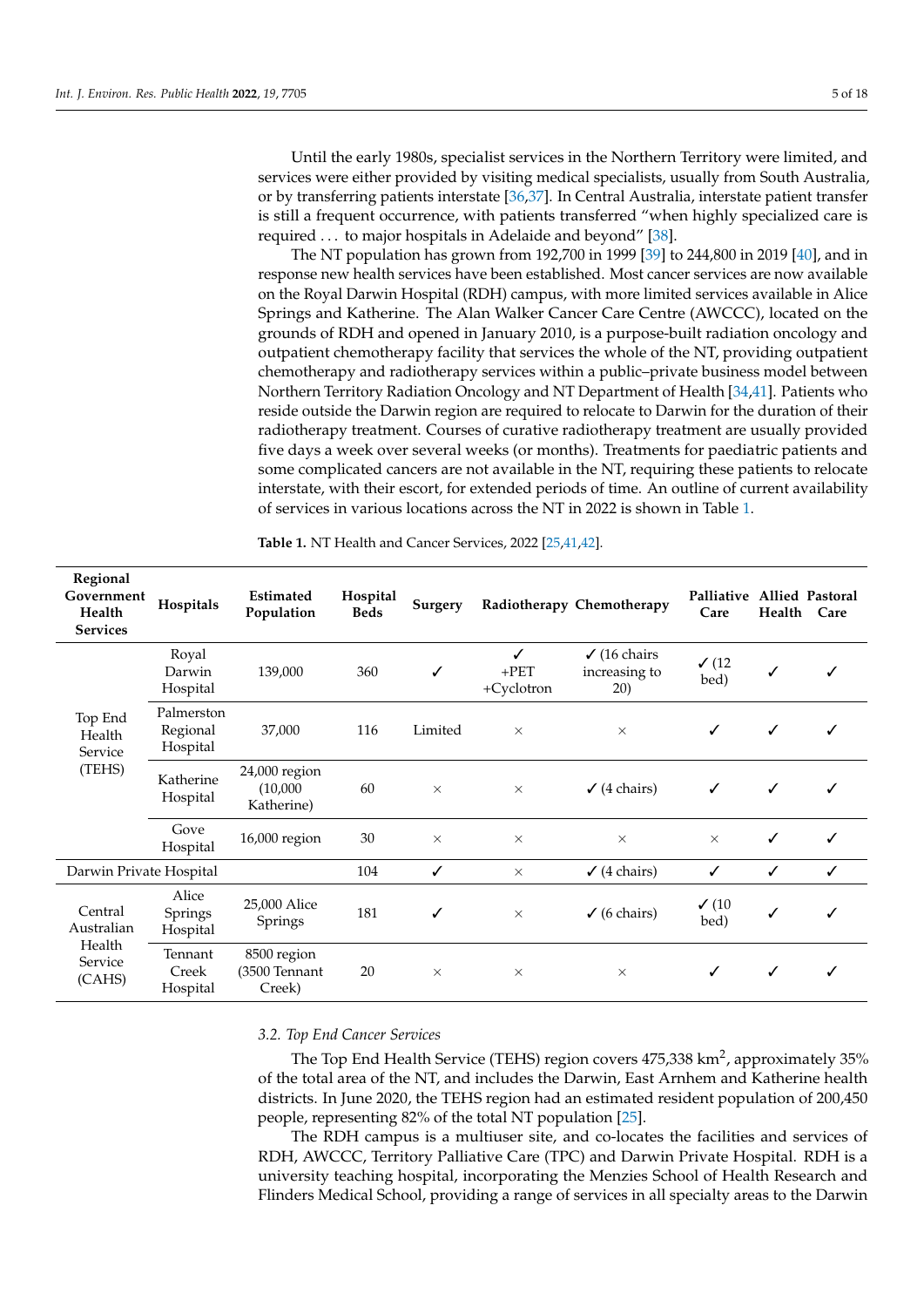urban population as well as serving as the referral centre for the whole Top End of the NT. Services include a 24-h emergency department, critical care services and medical imaging including nuclear medicine. The AWCCC provides outpatient chemotherapy and radiotherapy services to NT patients. The chemotherapy suite has 16 chemotherapy chairs, increasing to 20 by 2024 [\[41\]](#page-14-7). Additional services provided by the AWCCC include haematology, palliative care, pathology, clinical trials and telehealth. A range of support services and allied health services are also available, including cancer care coordination, Indigenous liaison support, social work, physiotherapy, occupational therapy and dietetics.

The RDH and Siemens Healthineers partnership expanded the NT's oncology services in 2019 with the addition of the Positron Emission Tomography (PET) scanner and the associated cyclotron facility [\[43\]](#page-14-9) to significantly reduce the need for NT patients to travel interstate and enable improvements in patient outcomes through earlier diagnosis and more detailed treatment plans. The PET scanner provides the capability to scan faster with lower doses of radiation and with scans individualised to the patients' medical condition [\[43\]](#page-14-9). Previously, patients travelled interstate to access PET scanning equipment for diagnosis and treatment monitoring [\[43\]](#page-14-9).

Katherine is a town 320 km southeast of Darwin, with a population of 6300 [\[44\]](#page-14-10). Katherine Hospital serves as a referral centre for the surrounding remote communities. Although Katherine Hospital has a limited cancer diagnostic capacity, with patients travelling to Darwin for investigations and diagnosis, in 2015 it opened a chemotherapy unit with four chemotherapy chairs, allowing eligible patients to receive chemotherapy treatment closer to home [\[41](#page-14-7)[,45\]](#page-14-11).

## *3.3. Central Australian Health Service*

The Central Australia Health Service (CAHS) region covers 872,861 km<sup>2</sup>, almost two-thirds (64.7%) of the total area of the NT and servicing a population of 45,000. The CAHS includes the Alice Springs and Barkly Health Districts, and a number of Indigenous communities [\[25\]](#page-13-15).

Alice Springs Hospital (ASH) is the referral hospital for Central Australia with a catchment area extending into the tri-state border areas of South Australia (SA) and Western Australia (WA). ASH provides a range of general secondary and some tertiary inpatient and outpatient services. Medical, surgical and radiation oncology specialists provide cancer management by visiting ASH from Darwin and Adelaide on a regular basis, supplemented with telehealth consultations and multidisciplinary team (MDT) meetings. Between 2013 and 2016, ASH experienced a 50% increase in chemotherapy activity, indicating demand for additional services [\[41\]](#page-14-7). In 2018, ASH opened a new six-chair chemotherapy day unit with access to a range of allied health and support services [\[41\]](#page-14-7).

## *3.4. Workforce*

Health professionals are the human faces of any health system [\[46\]](#page-14-12). In 2018, the NT had the highest number of registered health professionals relative to its population (2790 FTE per 100,000 people) of all Australian jurisdictions [\[47\]](#page-14-13); however, most of the health workforce is based in the capital city of Darwin, and access to health professionals outside the urban centres is more limited. The NT has the lowest per capita rate of specialists and dental practitioners and the second lowest rate of allied health practitioners [\[47,](#page-14-13)[48\]](#page-14-14). See Table [2](#page-6-0) for a breakdown of the NT health workforce by profession and region. Furthermore, health professionals were predominantly younger, less experienced, overseas-trained and employed on short-term, agency or locum contracts [\[49](#page-14-15)[–51\]](#page-14-16). The NT Department of Health and the NT Primary Health Network (PHN) report challenges in recruiting and retaining health professionals, particularly medical generalists, specialists and allied health professionals, especially in rural and remote areas [\[25](#page-13-15)[,49](#page-14-15)[,50](#page-14-17)[,52\]](#page-14-18). A study of workforce turnover and retention in remote communities found very high annual turnover rates of Remote Area Nurses (148%), with only 20% of nurses and allied health professionals remaining at the same remote clinic 12 months after commencing, and half leaving within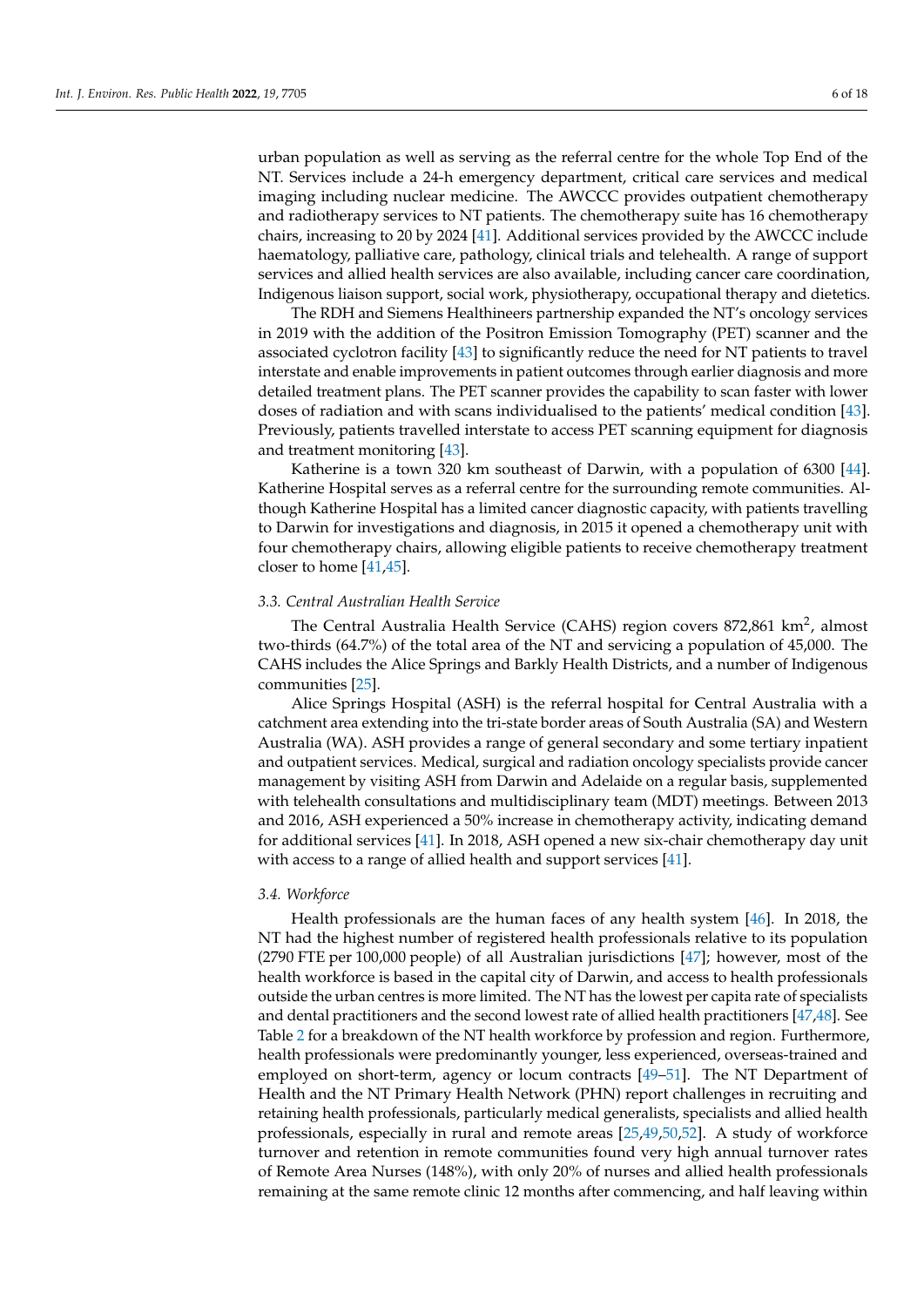4 months [\[51\]](#page-14-16). Workforce recruitment and retention were also identified as issues in the NT Cancer Care Strategy 2018–2022 [\[41\]](#page-14-7).

| Profession                         | Darwin | Central<br>Australia | <b>Katherine</b><br>Region | Northern<br><b>Territory</b> | Australia |
|------------------------------------|--------|----------------------|----------------------------|------------------------------|-----------|
| Aboriginal Health<br>Practitioners | 2.1    | 11.7                 | 16.3                       | 5.8                          | 0.8       |
| Medical<br>Practitioners           | 92.8   | 69.7                 | 29.3                       | 48                           | 205.3     |
| Nurses and Midwives                | 277.3  | 260.9                | 115.8                      | 149.6                        | 674.5     |
| Oral Health<br>Practitioners       | 7.5    | 5.8                  | 3.4                        | 5.9                          | 44.6      |
| Occupational<br>Therapists         | 11.9   | 8.4                  | 1.9                        | 6.5                          | 33.3      |
| Optometrists                       | 1.6    | 1.5                  | np                         | 1.3                          | 10.6      |
| Pharmacists                        | 11.1   | 6.9                  | 2.8                        | 7.1                          | 49.5      |
| Physiotherapists                   | 8.4    | 7.1                  | 5.8                        | 6.6                          | 52.7      |
| Podiatrists                        | 1.4    | $\overline{2}$       | np                         | 1.1                          | 9.7       |
| Psychologists                      | 7.2    | 8.4                  | np                         | 6.3                          | 53        |

<span id="page-6-0"></span>**Table 2.** Availability of health workforce, per 10,000 population, 2019 [\[53](#page-14-19)[,54\]](#page-14-20).

np = not published due to low numbers.

Indigenous people are underrepresented in the NT health workforce, with only 8.1% of the Top End Health Service (TEHS) and 7.1% of the FTE workforce employed by the Central Australia Health Service (CAHS) identifying as Indigenous [\[25\]](#page-13-15). Only 21 allied health professionals identified as Indigenous in 2019 [\[49](#page-14-15)[,55\]](#page-14-21), and only 2.2% of nurses and 2.3% of General Practitioners identified as Indigenous in the NT [\[50\]](#page-14-17). Aboriginal Health Practitioners (AHPs) and Aboriginal Health Workers (AHWs) play a critical role in the delivery of health services to Indigenous people, particularly in remote areas of the NT [\[50\]](#page-14-17). Although data suggest this workforce is local and experienced, with lower turnover rates than nurses, there were only 226 AHPs in the NT in 2015, and numbers were declining [\[50,](#page-14-17)[52\]](#page-14-18). Increasing the size of the Indigenous workforce working in cancer care is one of the nine evaluation indicators in the NT Cancer Care Strategy 2018–2022 [\[41\]](#page-14-7).

## *3.5. Screening*

There are federal government-funded population-based screening programs operating in the NT for the prevention or early detection of three types of cancer: breast and cervical cancer in women, and bowel cancer for men and women [\[56\]](#page-14-22).

The National Bowel Cancer Screening Program (NBCSP) invites eligible people without symptoms to screen for bowel cancer using a simple test kit at home. Regular screening by a faecal occult blood test (with follow-up diagnostic colonoscopy after a positive screening test), can detect bowel cancers early so they can be removed while still small and localised. The NBCSP operates by sending screening kits to people every second year between the ages of 50 and 74 years. Although bowel cancer is among the most common cancers for the NT non-Aboriginal population and has increased considerably over the past three decades for the NT Aboriginal population, bowel cancer screening participation is lower in the NT than elsewhere in Australia, and lower for Aboriginal than non-Aboriginal people within the NT [\[56\]](#page-14-22). Among those who participated in screening, Aboriginal people had a higher prevalence of a positive screening result but were less likely to be followed up by diagnostic assessment after a positive result and less likely to receive treatment after cancer was diagnosed [\[56\]](#page-14-22).

Australia has had a national coordinated breast cancer screening program (BreastScreen) since 1991 offering free mammograms every two years to women aged 50–74 years. Al-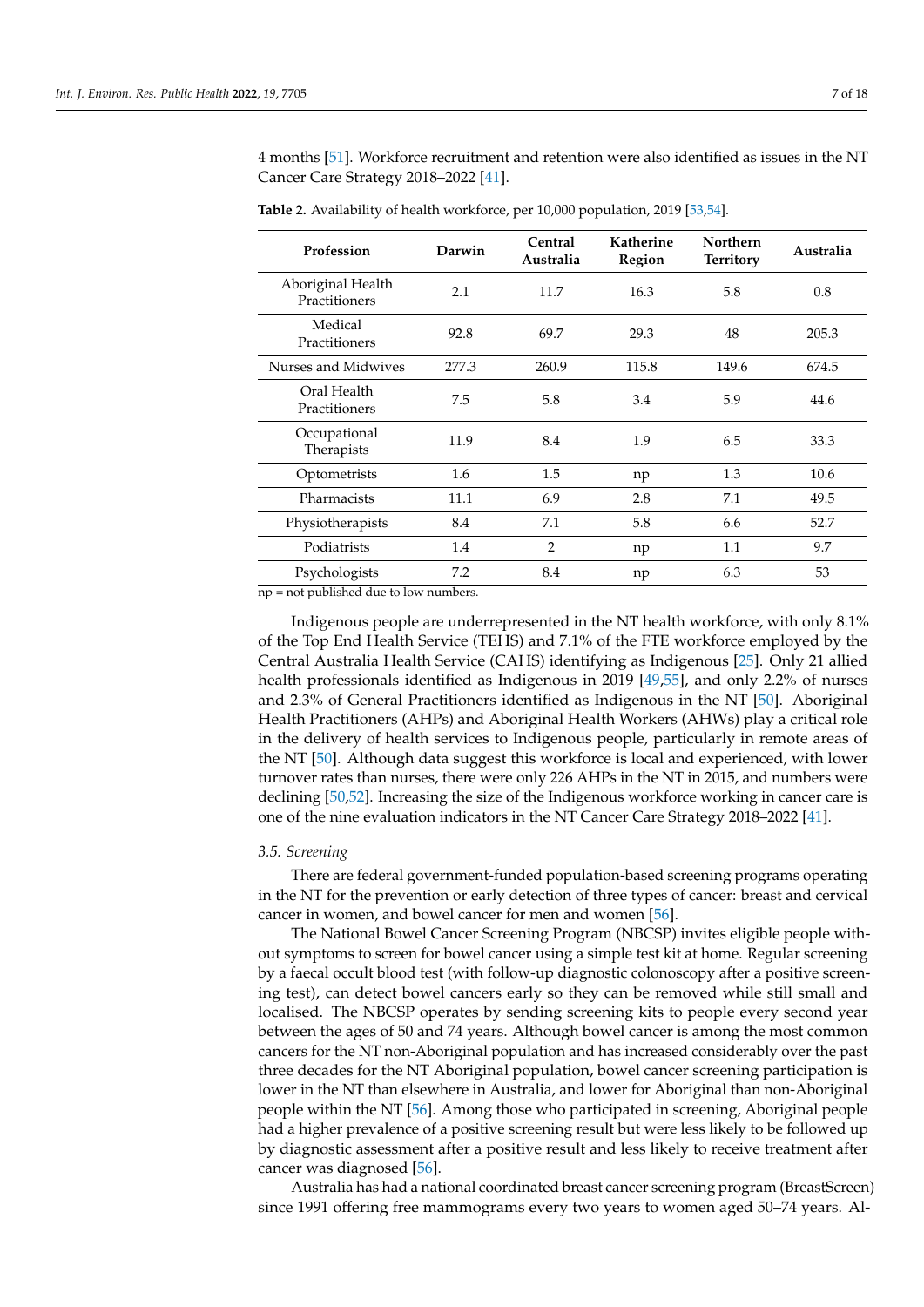though breast cancer is the most common cancer for females in the NT, breast screening participation is lower for NT women than for Australian women generally and lower for NT Aboriginal women than non-Aboriginal women within the NT (39.8% for non-Aboriginal and 26.7% for Aboriginal women compared to 52.3% nationally) [\[56\]](#page-14-22). However, participation has increased for Aboriginal women over recent years, with the provision of a mobile breast screening bus service contributing to this increase [\[56\]](#page-14-22). For women needing assessment after a positive screening test or treatment after a breast cancer diagnosis, time to assessment and treatment was longer for Aboriginal than non-Aboriginal women [\[56\]](#page-14-22).

In 1991, Australia introduced a national coordinated cervical screening program. Until November 2017, screening was carried out by the Pap test, an indirect test for changes in cervical cells caused by the HPV virus that was recommended every two years for women aged 20–69 years. Cervical screening participation in the NT is the lowest in the country (51.8% compared to 56%); however, participation for Aboriginal women has increased over recent years and is now almost the same as for non-Aboriginal women [\[56\]](#page-14-22). Although cervical cancer incidence has decreased by more than 50% between 1991 and 1995 and 2011 and 2015, indicating the effectiveness of the cervical screening program in the NT, the incidence of cervical cancer remains 60% higher for Aboriginal than non-Aboriginal NT women [\[56\]](#page-14-22).

## *3.6. Telehealth*

The NT has seen significant uptake of telehealth since the launch of the Health eTowns Program in 2010, developing facilities, installing a high-speed communications network and providing online telehealth training to health staff [\[57,](#page-14-23)[58\]](#page-14-24). During COVID-19, the use of telehealth has accelerated [\[57\]](#page-14-23). One influencing factor is the NT's significant challenges to accessibility and delivery of health care due to its vast size, small population, seasonal weather restrictions and limited number of urban centres. Telehealth services can assist in the delivery of health services to remote communities by reducing the need for travel, providing timely access to services and specialist doctors, improving the ability to identify developing conditions and providing a means to educate, train and support remote health care providers [\[59\]](#page-15-0). An evaluation of telehealth services in the NT found that it significantly improved clinic attendance rates, reduced Did Not Attend (DNA) rates and reduced travel costs [\[60\]](#page-15-1).

As early as 2000, a videoconference link between the Royal Adelaide Hospital in South Australia and RDH was being used to discuss cases in multidisciplinary oncology meetings [\[61\]](#page-15-2). Since its official initial launch in the NT, telehealth has been used to deliver tele-oncology patient reviews [\[58\]](#page-14-24). Telehealth consulting supports the delivery of specialist oncology services to regional health services such as Alice Springs Hospital and Katherine Hospital [\[41\]](#page-14-7). Telehealth appointments enable specialist clinicians to provide consultations and follow-up reviews to cancer patients in their community where they can be accompanied by their traditional supports; telehealth is also used for family meetings to keep remote family members informed and involved. Using telehealth prior to patient travel and treatment aims to ensure that patients and their family understand the requirements of their cancer treatment, as the treatment can often require patients to be away from home for many weeks or even months. Telehealth is used for MDT meetings to ensure bestpractice cancer treatment planning and coordination for NT cancer patients by engaging with Territory-wide and interstate specialist cancer care and primary health professionals. Palliative care services are now also being supported by telehealth [\[62\]](#page-15-3).

Access to high-speed broadband internet is imperative for effective telehealth consultations; however, internet access and speeds in rural and remote Australia, including the NT, continue to be problematic [\[59\]](#page-15-0). Poor internet connection speeds and limited equipment, especially in remote areas, are some of the main hinderances to the growth of telehealth in the NT [\[60](#page-15-1)[,62\]](#page-15-3). Training for health service providers on how to effectively use telehealth linking remote and regional health services with the specialist services is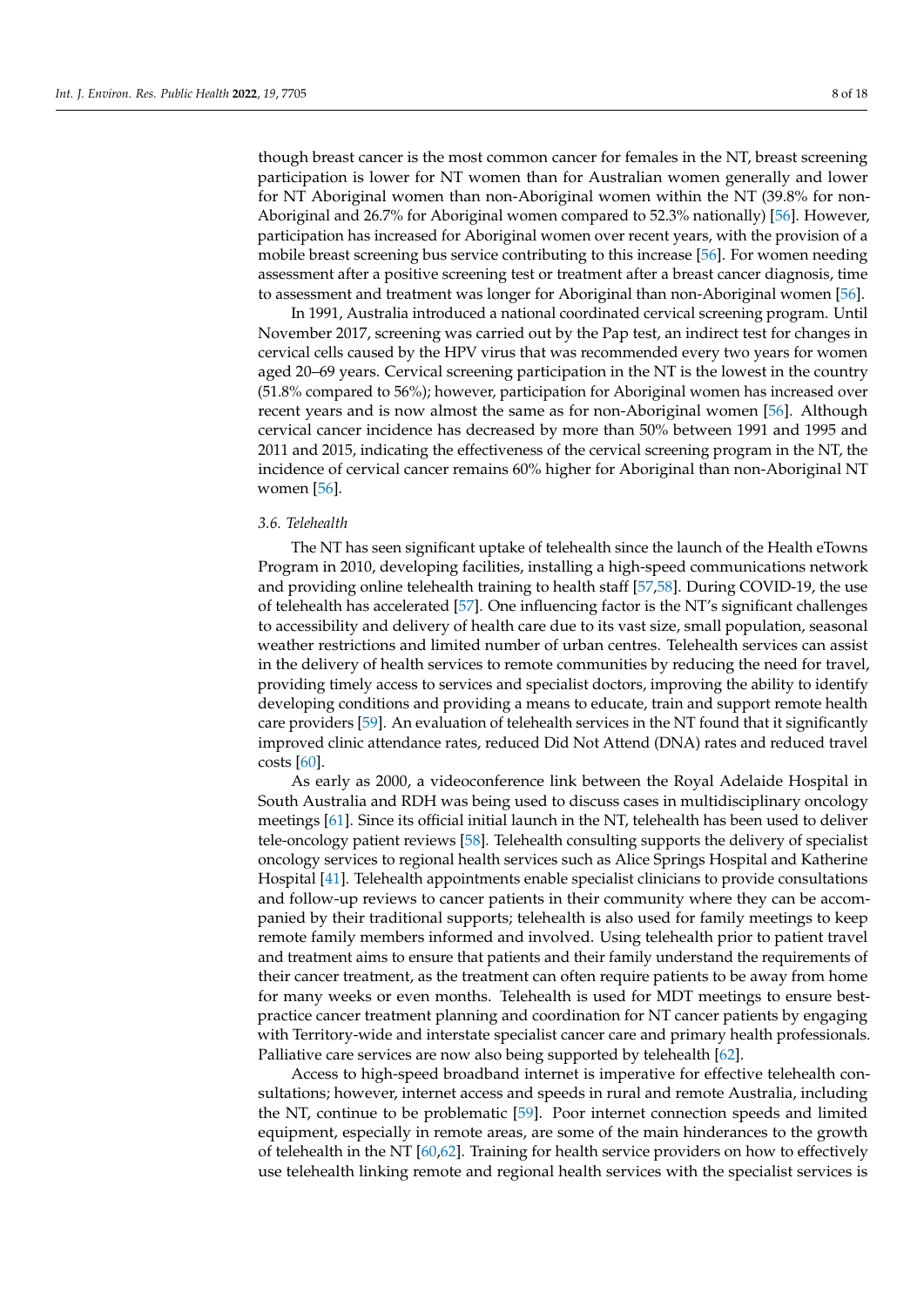available; however, with the high turnover of NT health staff in rural and remote locations, expertise in delivery of cancer care by telehealth may be limited in practice [\[62](#page-15-3)[,63\]](#page-15-4).

#### *3.7. Assisting Patients with Travel and Accommodation*

Large distances and a lack of transport contribute to poorer access to appropriate primary, specialist and follow-up health care for rural and remote Australians [\[15\]](#page-13-7). Logistical and financial challenges for patients and providers may delay cancer diagnosis and management [\[64\]](#page-15-5). The Patient Assistance Travel Scheme (PATS) provides a financial subsidy that covers a portion of the "out of pocket" expenses incurred when eligible NT residents travel to approved specialist medical services. In the NT, the PATS provides assistance with transport and accommodation costs for rural and remote patients traveling more than 200 km from home to the hospital for treatment [\[65\]](#page-15-6). NT has many communities within 200 km of regional towns where people requiring cancer treatments must find and finance their own transport to attend their appointments. Telehealth can and has been used to reduce the necessity to travel for specialist medical appointments, but it is not appropriate for all consultations.

The distances to travel for specialist care and cancer treatment from some communities in the NT are vast, and very tiring for people undertaking investigations for diagnosis of cancer or undergoing cancer treatment. For example, the distance from Borroloola (a remote fishing town near the Gulf of Carpentaria) to Darwin is 974 km; it requires an 81/2 hour bus journey from Borroloola to Katherine, an overnight stay and a further 4-h bus journey to Darwin. The weather conditions in the NT vary between the Top End and Central Australia but include extremes, such as the freezing cold of winter in Central Australia and searing desert heat in summer; Top End weather includes tropical heat, monsoonal rain and occasional cyclones in the wet season (October to April). These conditions mean journeys can be challenging, especially for people unwell with cancer and undergoing treatment. If health service providers believe that the patient and their escort require air transport, then they can negotiate with the PATS personnel who are responsible for determining eligibility.

The PATS provides an accommodation subsidy for eligible patients, including those with cancer [\[65\]](#page-15-6). Depending on the nature of the treatment plan, cancer patients and their carers may need to remain away from home for lengthy periods. In Darwin, the Barbara James House provides low-cost, short-term, catered accommodation for all rural and remote NT cancer patients accessing treatment [\[66\]](#page-15-7). It is the only accommodation exclusively available for cancer patients in the NT and is available for both Indigenous and non-Indigenous patients. In addition, a free shuttle service is provided from the Barbara James House to the AWCCC. Outside Darwin, there is a shortage of low-cost accommodation to support patients travelling for cancer treatment [\[67\]](#page-15-8). Furthermore, patients staying in commercial accommodation are responsible for any gap in costs. Accommodation costs can be problematic for patients who are not eligible for the PATS subsidy.

## *3.8. Palliative Care*

Territory Palliative Care (TPC) provides palliative care services across the NT, with teams based in Darwin and Alice Springs. TPC aims to provide "high quality care that responds to the physical, psychological, social and spiritual needs of patients with an underpinning of cultural sensitivity" [\[41\]](#page-14-7). TPC provides services for inpatients (hospital and hospice) and an outpatient service for patients in the community. Top End TPC is the sole provider of palliative care services to NT's Top End [\[68\]](#page-15-9). The 12-bed stand-alone palliative care unit/hospice on the RDH campus opened in 2004 [\[69\]](#page-15-10), and is co-located with the rural and remote palliative care team. A patient transport vehicle is available if patients wish to return home "even if they live 500 km or more away" [\[70\]](#page-15-11). The Central Australian TPC provides inpatient support to patients in ASH and Tennant Creek hospital, as well as outpatient and community support to patients at home (urban or remote) or in aged care facilities [\[41\]](#page-14-7). The 10-bed Apmere Amantye-Akeme Palliative Care Facility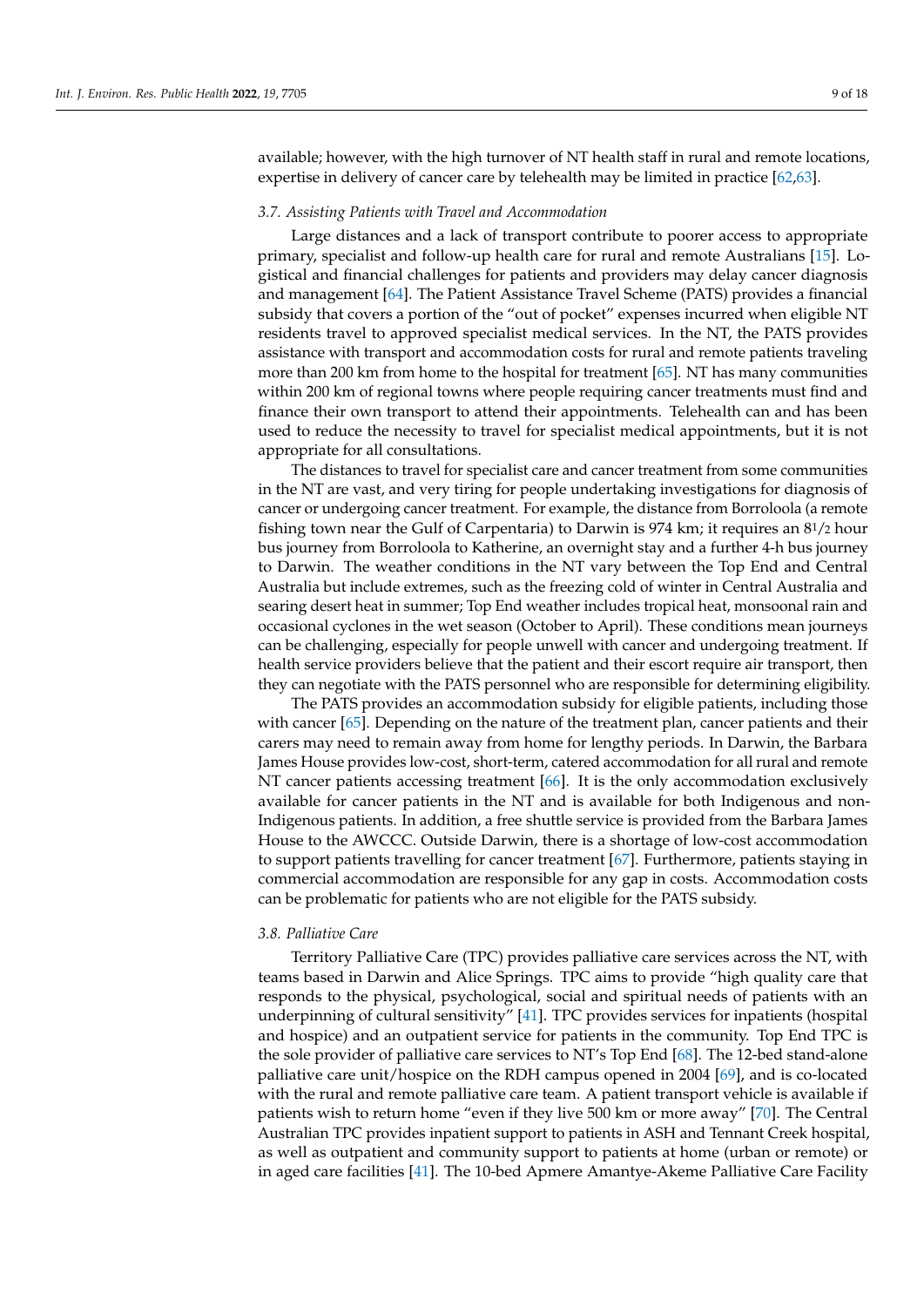(Comfort House) opened in 2018 on the ASH campus, and is the first dedicated inpatient end-of-life and respite care facility in Central Australia [\[41\]](#page-14-7).

A key consideration in the NT when providing palliative care to Indigenous people from rural or remote areas is place of death, with many wishing to "finish up" (a culturally appropriate reference to death and dying) on Country (ancestral community and lands) [\[71](#page-15-12)[,72\]](#page-15-13). Some Indigenous patients choose to forego life-prolonging treatments in tertiary health centres in order to go "home to Country" [\[71\]](#page-15-12). Reasons for this include the importance of their connection to land and community, spending time with and being cared for by family and passing on sacred knowledge to family [\[71,](#page-15-12)[72\]](#page-15-13). Finishing up on Country usually takes place in the patient's own home or the home of a relative or close community member who has assumed responsibility for their care [\[68\]](#page-15-9).

#### **4. Discussion**

This paper provides an overview of the challenges of delivering cancer care in the NT as well as developments to improve cancer treatment services over the past two decades, with a particular focus on what this means for the NT's Indigenous peoples. The NT covers a large geographical area; its small, diverse population distributed across many small settlements requires efforts to reconceptualise traditional services and deliver more culturally appropriate care closer to home. Recent years have seen the NT make considerable progress in the development of cancer care services to help address some of these issues. Of particular note is the establishment of the AWCCC, which has contributed to a significant increase in Indigenous patient attendance for radiation therapy [\[34\]](#page-14-0), the recent investment in a PET Scanner, the new six-chair chemotherapy day unit at ASH, the new four-chair chemotherapy day unit at Katherine Hospital and the rapid expansion of tele-oncology. There has also been a marked improvement in access to specialist palliative care facilities, with end-of-life care now available in Darwin, Alice Springs and Katherine.

Distance has a detrimental impact upon patients' willingness to take up cancer treatment and impacts overall survival [\[73](#page-15-14)[,74\]](#page-15-15), so these additional facilities and services whereby NT residents can remain within the Territory for most cancer diagnoses and treatments are likely to have positively impacted treatment options and survival for NT patients. Improvements in cancer mortality are occurring; however, these may be offset by increases in incidence in Indigenous Territorians, with a concomitant effort to mitigate lifestyle risks required [\[35\]](#page-14-1). Furthermore, just having the "bricks and mortar" services is not enough to guarantee engagement by Indigenous people, as cancer treatment services are largely designed to suit the comfort and cultural norms of dominant groups who are more committed to Western medicine and more comfortable with prevailing hospital systems of care [\[75\]](#page-15-16). Lack of connection to Country, absence of local family support, mistrust of mainstream health services, lack of respect or cultural understanding shown by staff, and communication difficulties have all been described by Indigenous patients with cancer [\[76,](#page-15-17)[77\]](#page-15-18), including in the NT [\[78\]](#page-15-19). This can result in a poorer understanding of the treatment options available, difficulty obtaining fully informed consent to the cancer treatment process and lower uptake of cancer treatment [\[79](#page-15-20)[–82\]](#page-15-21). While much can be done to build and create safe physical environments for the care of Indigenous people undergoing cancer treatments [\[83\]](#page-15-22), previous work has highlighted that it is the cultural and social support provided by Indigenous staff, as well as culturally appropriate, patient-centred care from non-Indigenous staff, that are of overwhelming importance [\[34,](#page-14-0)[75](#page-15-16)[,84\]](#page-15-23).

Increasing the number of Indigenous health professionals working in cancer care in the NT and improving the understanding of cultural beliefs and practices of non-Indigenous staff are critical to improving the cultural safety of cancer care in the NT [\[78\]](#page-15-19). Furthermore, while the NT had a higher number of registered health professionals relative to its population, this is offset by much higher rates of turnover as well as greater numbers of staff on short-term contracts, and higher use of agency-employed staff and locums than other Australian jurisdictions [\[85](#page-15-24)[,86\]](#page-16-0). An NT study found that high turnover impacts cultural safety and continuity of care and leads to poorer health outcomes for Aboriginal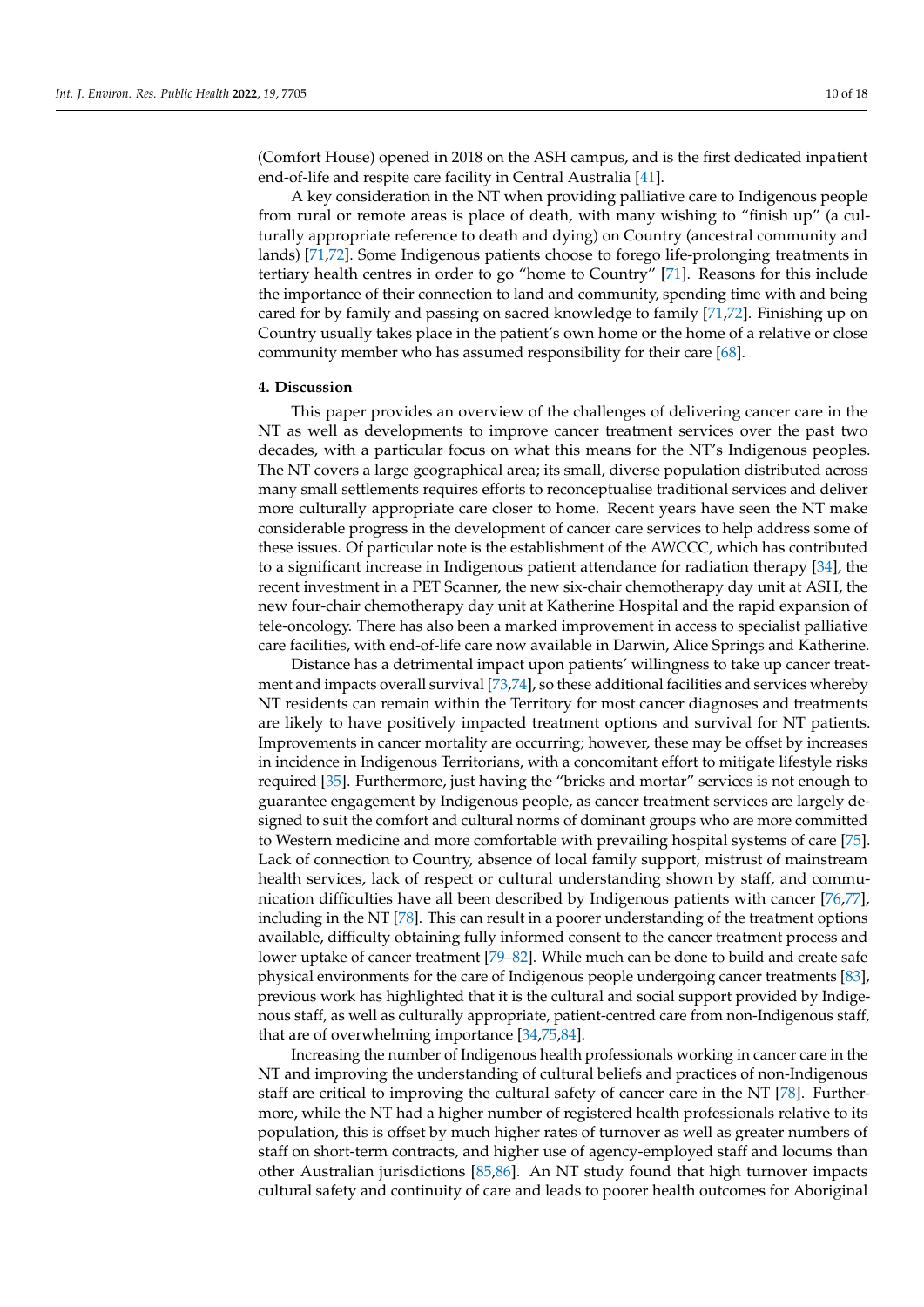peoples and higher average health costs [\[85\]](#page-15-24). In addition, the NT workforce overall is younger, less experienced and unevenly distributed, with much of the workforce located in the urban centres. While increased funding has been shown to help with workforce issues in the short term, supply that was related to financial boosts tends to dissipate over time, suggesting that additional strategies are required [\[52\]](#page-14-18). For non-Indigenous staff, strategies might include training to work in a remote setting, additional management and clinical support, training on communicating with people from culturally and linguistically diverse backgrounds, professional development opportunities and community programs to help health professionals build social connections [\[52,](#page-14-18)[87\]](#page-16-1). For Indigenous workers, research suggests that opportunities for career progression and professional development are needed, particularly for AHPs and AHWs. Strategies recommended aim to address heavy workloads and burnout, support balancing work and community responsibilities, provide additional clinical and cultural mentoring and build supportive and culturally safe workplaces [\[52](#page-14-18)[,88\]](#page-16-2).

Darwin's purpose-designed Barbara James House provides safe accommodation for all NT cancer patients and their escorts; however, in other areas of the NT, including Alice Springs and Katherine, accommodation remains limited, and not all patients are eligible for the PATS. Travel burden is a significant concern for many rural and remote cancer patients; it is associated with greater financial burden and may affect decisions about whether to undergo or continue with cancer treatment [\[89](#page-16-3)-91]. Travel assistance schemes, such as the PATS, are essential for rural Australians to be able to access cancer treatment [\[90\]](#page-16-5); however, this is problematic for patients who do not fit the PATS funding guidelines, such as people in the NT living within 200 km of a regional town. The NT's distance-to-treatment criterion is greater than for other Australian jurisdictions, with Queensland patients eligible if travelling more than 50 km [\[92\]](#page-16-6) and WA patients eligible if travelling more than 70 km for cancer or renal treatment [\[93\]](#page-16-7). An Australian government review into the PATS concluded that the 200 km eligibility limit imposed on NT residents makes "little sense in a jurisdiction where a relatively high proportion of the population live in communities with unsealed road access, no public transport, and limited flight services" and has been described as "a product of history rather than responsive policy" [\[94\]](#page-16-8). Even if a patient is eligible for the PATS, a recent NT study found many Indigenous patients experienced difficulties using the scheme, finding it confusing and inflexible, as well as experiencing substantial challenges with transport and unsuitability of accommodation [\[78\]](#page-15-19).

The increasing utilisation of telehealth in the provision of cancer care has helped reduce the travel and financial burden on patients, while improving service provision and access, particularly for remote communities, and achieving cost savings for the health care system [\[60,](#page-15-1)[95,](#page-16-9)[96\]](#page-16-10). Studies have found telehealth to be acceptable to rural and remote patients, including Indigenous patients and cancer patients, with reports of improved social and emotional wellbeing, access to health services and clinical outcomes [\[84](#page-15-23)[,97](#page-16-11)[–99\]](#page-16-12). A regional cancer service in Queensland has successfully used telehealth-supported chemotherapy services at remote satellite sites with patient benefits including reductions in travel costs, travel stress and waiting time, plus family being included in consultations and treatment plan discussions [\[100\]](#page-16-13).

Improvements in cancer outcomes for Indigenous Australians are related to the efforts to improve cancer diagnosis and treatment services, as well as improvements in cancer screening. The Australian government responded to criticism that the original national bowel cancer screening program was not appropriately designed to encourage uptake by Indigenous Australians [\[101](#page-16-14)[–104\]](#page-16-15), and trials of alternative approaches involving primary care services in the distribution of faecal occult blood screening test kits are underway [\[105\]](#page-16-16). Following the successful implementation of the HPV vaccine in 2007, Australia's cervical screening program changed to a five-yearly human papillomavirus (HPV) test in December 2017, with the introduction of self-collection for eligible participants [\[106\]](#page-16-17). It is hoped that the increased testing interval will reduce the effort involved to participate in screening for rural and remote women and that self-collection will make screening more culturally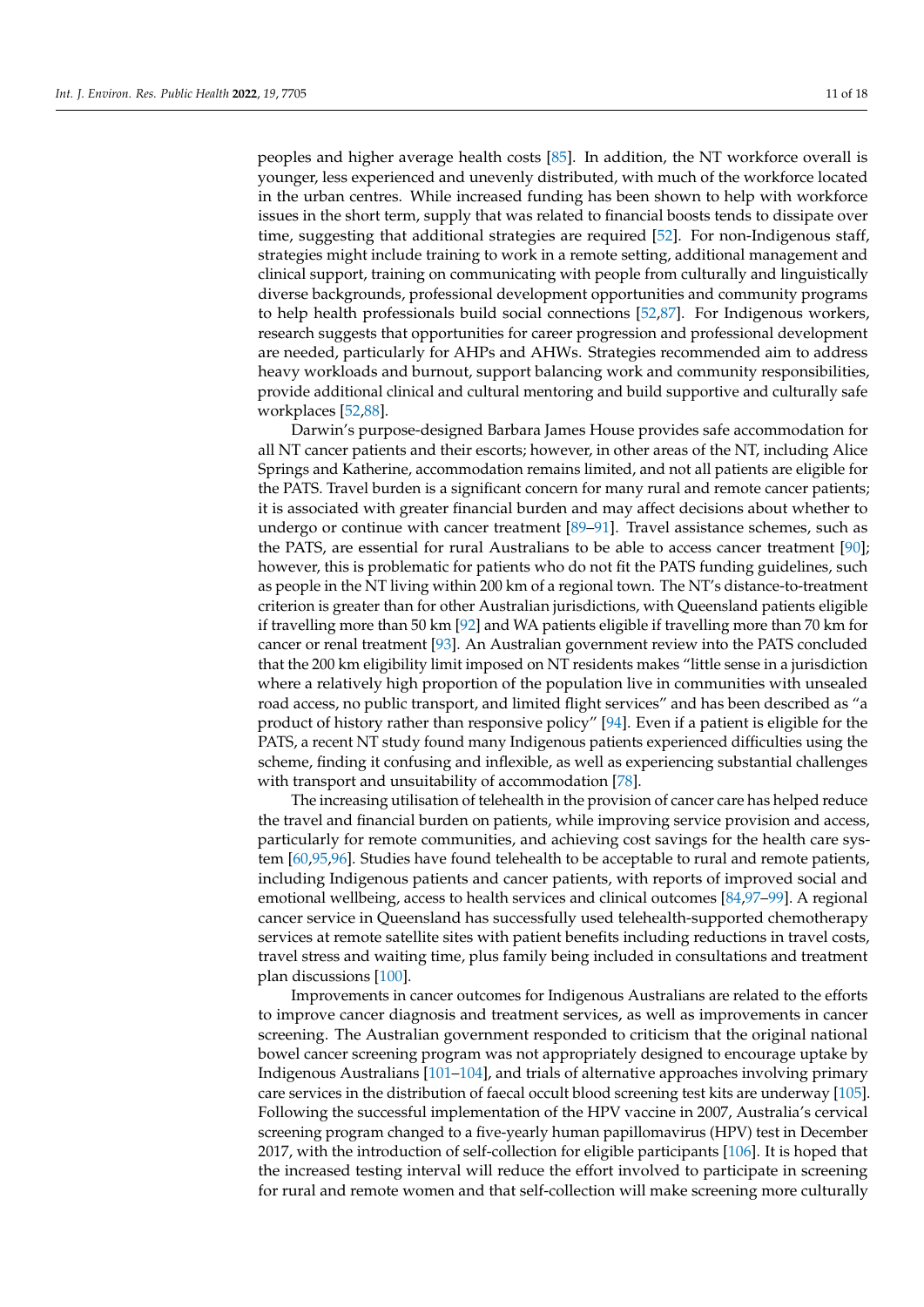acceptable for some Indigenous women [\[106\]](#page-16-17). Despite these changes to cancer screening, participation in screening programs in the NT remains significantly lower than in other areas of Australia [\[56\]](#page-14-22). Low uptake may be due to several reasons, including the large distances required to travel to screening sites, high turnover of health professionals, staff workload in remote areas, lack of knowledge of screening requirements (cervical and bowel screening) [\[106](#page-16-17)[–108\]](#page-16-18) and competing health priorities of the patients, including high rates of chronic conditions [\[109\]](#page-16-19), caring responsibilities [\[110\]](#page-16-20) and mental health problems [\[111](#page-17-0)[,112\]](#page-17-1).

There are ongoing efforts to improve the reporting of Aboriginal and Torres Strait Islander cancer data as part of the implementation of the *National Aboriginal and Torres Strait Islander Cancer Framework* [\[113\]](#page-17-2). The Aboriginal and Torres Strait Islander Cancer Control Indicators website is under development [\[114\]](#page-17-3). It is hoped that this will enable, over time, better mapping of the extent to which efforts to improve cancer services in the NT are successfully reducing the gap in cancer outcomes for Indigenous people living the NT compared to other Territorians and Indigenous Australians living elsewhere in Australia.

## *4.1. Limitations*

While we have made every effort to gather an accurate and complete picture of the historical development and current overview of cancer services in the Northern Territory, describing these historical developments is challenging, as public announcements of initiatives do not instantly translate into services and there is no authoritative repository of policy and service delivery changes. In fact, half of the references in this article are in the grey literature. Furthermore, services may have initiatives that were not identified or reported. Service delivery is dynamic, while data collection for this article occurred over a discrete period. COVID-19, for example, has had a massive impact on cancer service delivery world-wide, including in the NT; however, until November 2021, the Northern Territory was successful in preventing community transmission, and up until January 2022, the Territory had one of the lowest rates of COVID-19 in Australia. It is therefore too early to describe the impact this has had in the NT.

## *4.2. Implications*

It is hoped that findings from this article will highlight opportunities for the NT Government and NT Health Service to:

- 1 Improve travel assistance and support, including review of the 200 km eligibility limit for the PATS.
- 2 Increase the availability of appropriate accommodation for patients travelling for cancer treatment, including in Alice Springs and Katherine.
- 3 Develop additional strategies to recruit and retain the cancer workforce and remote workforce:
	- Non-Indigenous health workforce: training to work in a remote setting, additional management and clinical support, professional development opportunities and community programs to help health professionals build social connections.
	- Indigenous health workforce: providing additional opportunities for career progression and professional development, strategies to address heavy workloads and burnout, support for balancing work and community responsibilities, provide additional clinical and cultural mentoring and build supportive and culturally safe workplaces.
- 4 Develop further localised strategies to increase participation in screening programs including increased education for remote health professionals. Localised screening programs should be collaboratively designed with the community to make them acceptable to Indigenous people and people in remote areas.

## **5. Conclusions**

The developments described show that the NT has succeeded in advocating for cancer patients and their families by increasing the cancer care infrastructure and services, allowing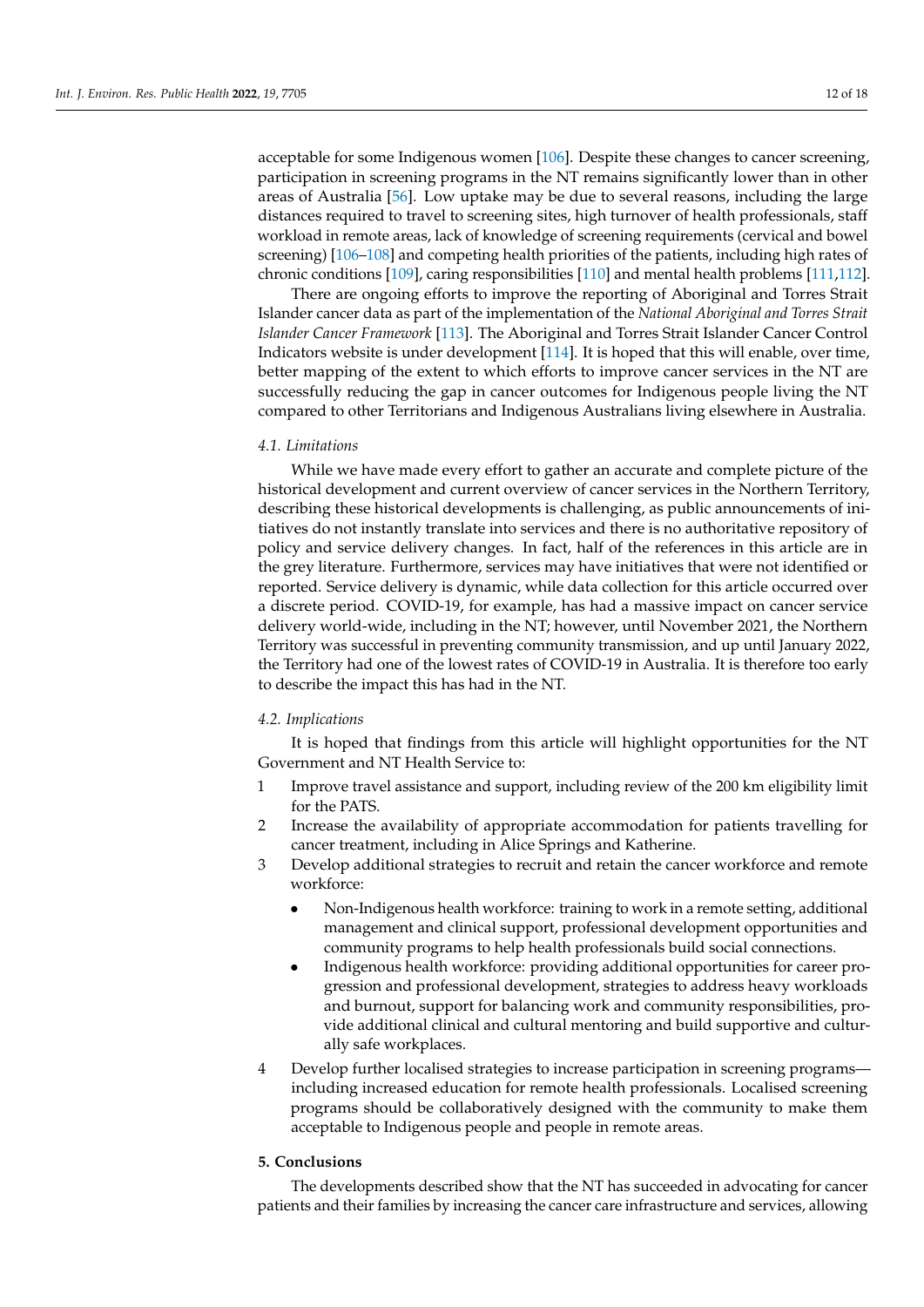patients to stay closer to home and Country, improving access to specialist expertise and improving cancer outcomes. These important resources include cancer treatment facilities, provision of cancer care via telehealth and improved access to accommodation. Concurrent enhancement of the palliative care facilities in the NT's major urban centres reflect considerations of end-of-life care, a particularly important issue for Indigenous Australians. However, future efforts in the NT should focus on increasing and improving travel assistance and support, including reviewing the 200 km eligibility limit for the PATS, and increasing the availability of appropriate accommodation. Research on effective strategies to improve the recruitment and retention of health professionals working in cancer care, particularly Indigenous health professionals and health professionals working in remote settings, is needed. Additional research into the effectiveness and appropriateness of telehealth as a means of delivering cancer care and treatment in remote settings and to identify issues specific to the Territory is also required. Continued efforts to improve the facilities and treatments available, the support provided and cultural safety in care delivery will help reduce the NT's disparities in cancer mortality and benefit Indigenous Australians and others living in remote areas.

**Author Contributions:** Conceptualisation: S.C.T. and E.V.T.; methodology: E.V.T., S.C.T. and R.D.T.; supervision: S.C.T.; writing—original draft: E.V.T.; writing—review and editing: E.V.T., S.C.T. and R.D.T. All authors have read and agreed to the published version of the manuscript.

**Funding:** This study was undertaken under the auspices of the Centre of Research Excellence in Discovering Indigenous Strategies to Improve Cancer Outcomes via Engagement, Research Translation and Training (DISCOVER-TT CRE, funded by the National Health and Medical Research Council (NHMRC #1041111), and the Strategic Research Partnership to Improver Cancer Control for Indigenous Australians (STREP CA-CINDA, funded through Cancer Council NSW (SRP 13-01) with supplementary funding from Cancer Council WA).

**Institutional Review Board Statement:** Not applicable.

**Informed Consent Statement:** Not applicable.

**Data Availability Statement:** Not applicable.

**Acknowledgments:** We acknowledge the support of colleagues in the NT who assisted with our understanding of the development of cancer services in the NT. We acknowledge Belinda Davis for all her input into the study and the article.

**Conflicts of Interest:** The authors declare no conflict of interest. The funders had no role in the design of the study; in the collection, analyses or interpretation of data; in the writing of the manuscript; or in the decision to publish the results.

## **References**

- <span id="page-12-0"></span>1. Kou, K.; Dasgupta, P.; Cramb, S.M.; Yu, X.Q.; Baade, P.D. Temporal trends in population-level cure of cancer: The Australian context. *Cancer Epidemiol. Biomark. Prev.* **2020**, *29*, 625–635. [\[CrossRef\]](http://doi.org/10.1158/1055-9965.EPI-19-0693) [\[PubMed\]](http://www.ncbi.nlm.nih.gov/pubmed/31932416)
- <span id="page-12-3"></span>2. Arnold, M.; Rutherford, M.J.; Bardot, A.; Ferlay, J.; Andersson, T.M.L.; Myklebust, T.Å.; Tervonen, H.; Thursfield, V.; Ransom, D.; Shack, L.; et al. Progress in cancer survival, mortality, and incidence in seven high-income countries 1995–2014 (ICBP SURVMARK-2): A population-based study. *Lancet Oncol.* **2019**, *20*, 1493–1505. [\[CrossRef\]](http://doi.org/10.1016/S1470-2045(19)30456-5)
- <span id="page-12-1"></span>3. Siegel, R.L.; Miller, K.D.; Jemal, A. Cancer statistics, 2020. *CA A Cancer J. Clin.* **2020**, *70*, 7–30. [\[CrossRef\]](http://doi.org/10.3322/caac.21590) [\[PubMed\]](http://www.ncbi.nlm.nih.gov/pubmed/31912902)
- <span id="page-12-2"></span>4. Singh, G.; Williams, S.; Siahpush, M.; Mulhollen, A. Socioeconomic, Rural-Urban, and Racial Inequalities in US Cancer Mortality: Part I—All Cancers and Lung Cancer and Part II—Colorectal, Prostate, Breast, and Cervical Cancers. *J. Cancer Epidemiol.* **2011**, *2011*, 107497. [\[CrossRef\]](http://doi.org/10.1155/2011/107497) [\[PubMed\]](http://www.ncbi.nlm.nih.gov/pubmed/22496688)
- 5. Afshar, N.; English, D.R.; Milne, R.L. Rural–urban residence and cancer survival in high-income countries: A systematic review. *Cancer* **2019**, *125*, 2172–2184. [\[CrossRef\]](http://doi.org/10.1002/cncr.32073) [\[PubMed\]](http://www.ncbi.nlm.nih.gov/pubmed/30933318)
- 6. Gurney, J.; Stanley, J.; McLeod, M.; Koea, J.; Jackson, C.; Sarfati, D. Disparities in Cancer-Specific Survival Between Māori and Non-Māori New Zealanders, 2007–2016. *JCO Glob. Oncol.* 2020, 6, 766–774. [\[CrossRef\]](http://doi.org/10.1200/GO.20.00028)
- 7. Withrow, D.R.; Pole, J.D.; Nishri, E.D.; Tjepkema, M.; Marrett, L.D. Cancer Survival Disparities Between First Nation and Non-Aboriginal Adults in Canada: Follow-up of the 1991 Census Mortality Cohort. *Cancer Epidemiol. Biomark. Prev.* **2017**, *26*, 145–151. [\[CrossRef\]](http://doi.org/10.1158/1055-9965.EPI-16-0706)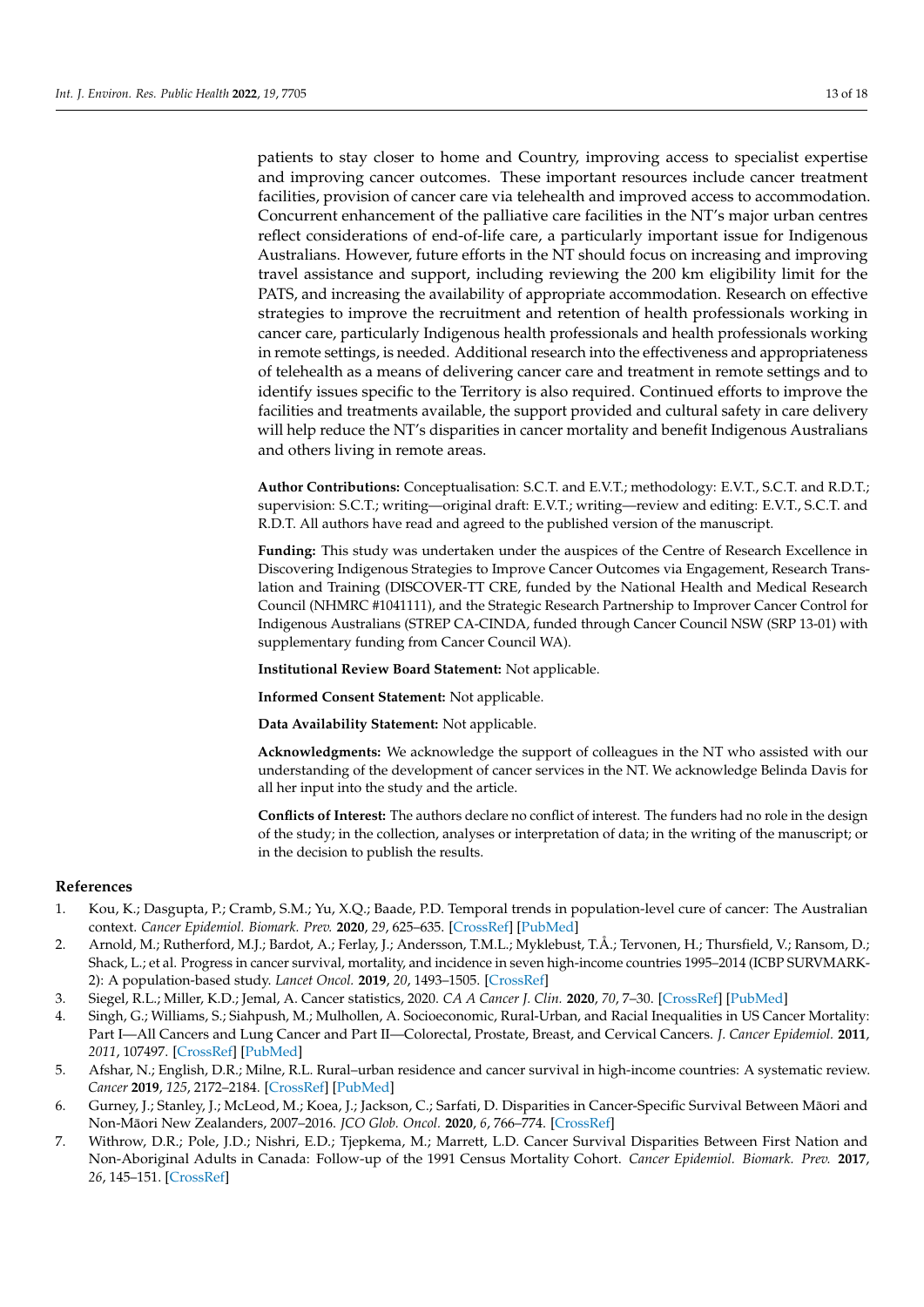- <span id="page-13-0"></span>8. Condon, J.R.; Zhang, X.; Baade, P.; Griffiths, K.; Cunningham, J.; Roder, D.M.; Coory, M.; Jelfs, P.L.; Threlfall, T. Cancer survival for Aboriginal and Torres Strait Islander Australians: A national study of survival rates and excess mortality. *Popul. Health Metr.* **2014**, *12*, 1. [\[CrossRef\]](http://doi.org/10.1186/1478-7954-12-1)
- <span id="page-13-1"></span>9. Butler, J.; Foot, C.; Bomb, M.; Hiom, S.; Coleman, M.; Bryant, H.; Vedsted, P.; Hanson, J.; Richards, M. The International Cancer Benchmarking Partnership: An international collaboration to inform cancer policy in Australia, Canada, Denmark, Norway, Sweden and the United Kingdom. *Health Policy* **2013**, *112*, 148–155. [\[CrossRef\]](http://doi.org/10.1016/j.healthpol.2013.03.021)
- <span id="page-13-2"></span>10. Australian Institute of Health and Welfare. Cancer in Australia 2019. Available online: [https://www.aihw.gov.au/reports/](https://www.aihw.gov.au/reports/cancer/cancer-in-australia-2019/summary) [cancer/cancer-in-australia-2019/summary](https://www.aihw.gov.au/reports/cancer/cancer-in-australia-2019/summary) (accessed on 2 September 2021).
- <span id="page-13-3"></span>11. Fox, P.; Boyce, A. Cancer health inequality persists in regional and remote Australia. *Med. J. Aust.* **2014**, *201*, 445–446. [\[CrossRef\]](http://doi.org/10.5694/mja14.01217)
- <span id="page-13-4"></span>12. Australian Bureau of Statistics. Estimates of Aboriginal and Torres Strait Islander Australians. 2016. Available online: <https://www.abs.gov.au/ausstats/abs@.nsf/mf/3238.0.55.001> (accessed on 2 September 2021).
- <span id="page-13-5"></span>13. Department of the Prime Minister and Cabinet. Closing the Gap Prime Minister's Report 2020. Available online: <https://ctgreport.niaa.gov.au/content/closing-gap-2020> (accessed on 2 September 2021).
- <span id="page-13-6"></span>14. Australian Institute of Health and Welfare. Aboriginal and Torres Strait Islander Health Performance Framework 2020 Summary Report. Available online: <https://www.indigenoushpf.gov.au/> (accessed on 2 September 2021).
- <span id="page-13-7"></span>15. Australian Institute of Health and Welfare. Rural & Remote Health. Available online: [https://www.aihw.gov.au/reports/rural](https://www.aihw.gov.au/reports/rural-remote-australians/rural-remote-health/contents/profile-of-rural-and-remote-australians)[remote-australians/rural-remote-health/contents/profile-of-rural-and-remote-australians](https://www.aihw.gov.au/reports/rural-remote-australians/rural-remote-health/contents/profile-of-rural-and-remote-australians) (accessed on 9 December 2021).
- <span id="page-13-8"></span>16. Gruen, R.L.; Weeramanthri, T.S.; Bailie, R.S. Outreach and improved access to specialist services for Indigenous people in remote Australia: The requirements for sustainability. *J. Epidemiol. Community Health* **2002**, *56*, 517–521. [\[CrossRef\]](http://doi.org/10.1136/jech.56.7.517) [\[PubMed\]](http://www.ncbi.nlm.nih.gov/pubmed/12080159)
- 17. McBain-Rigg, K.E.; Veitch, C. Cultural barriers to health care for Aboriginal and Torres Strait Islanders in Mount Isa. *Aust. J. Rural. Health* **2011**, *19*, 70–74. [\[CrossRef\]](http://doi.org/10.1111/j.1440-1584.2011.01186.x) [\[PubMed\]](http://www.ncbi.nlm.nih.gov/pubmed/21438948)
- 18. Diaz, A.; Whop, L.J.; Valery, P.C.; Moore, S.P.; Cunningham, J.; Garvey, G.; Condon, J.R. Cancer outcomes for Aboriginal and Torres Strait Islander Australians in rural and remote areas. *Aust. J. Rural. Health* **2015**, *23*, 4–18. [\[CrossRef\]](http://doi.org/10.1111/ajr.12169) [\[PubMed\]](http://www.ncbi.nlm.nih.gov/pubmed/25689378)
- <span id="page-13-9"></span>19. Kelly, J.; Dwyer, J.; Willis, E.; Pekarsky, B. Travelling to the city for hospital care: Access factors in country Aboriginal patient journeys. *Aust. J. Rural. Health* **2014**, *22*, 109–113. [\[CrossRef\]](http://doi.org/10.1111/ajr.12094)
- <span id="page-13-10"></span>20. Banham, D.; Roder, D.; Keefe, D.; Farshid, G.; Eckert, M.; Cargo, M.; Brown, A. Disparities in cancer stage at diagnosis and survival of Aboriginal and non-Aboriginal South Australians. *Cancer Epidemiol.* **2017**, *48*, 131–139. [\[CrossRef\]](http://doi.org/10.1016/j.canep.2017.04.013)
- <span id="page-13-11"></span>21. Australian Institute of Health and Welfare. Aboriginal and Torres Strait Islander Health Performance Framework: 1.08 Cancer. Available online: <https://www.indigenoushpf.gov.au/measures/1-08-cancer#.YTBO9nBDMu0.mailto> (accessed on 2 September 2021).
- <span id="page-13-12"></span>22. Migiro, G. The World's Largest Country Subdivisions. Available online: [https://www.worldatlas.com/articles/the-world-s](https://www.worldatlas.com/articles/the-world-s-largest-country-subdivisions.html)[largest-country-subdivisions.html](https://www.worldatlas.com/articles/the-world-s-largest-country-subdivisions.html) (accessed on 2 September 2021).
- <span id="page-13-13"></span>23. Northern Territory Government. Northern Territory Population Growth Strategy 2018–2028. Available online: [https://population.](https://population.nt.gov.au/__data/assets/pdf_file/0007/559384/Population-Strategy.pdf) [nt.gov.au/\\_\\_data/assets/pdf\\_file/0007/559384/Population-Strategy.pdf](https://population.nt.gov.au/__data/assets/pdf_file/0007/559384/Population-Strategy.pdf) (accessed on 16 September 2021).
- <span id="page-13-14"></span>24. Australian Bureau of Statistics. Regional Population Growth, Australia, 2017–2018. Available online: [https://www.abs.gov.au/](https://www.abs.gov.au/ausstats/abs@.nsf/Previousproducts/3218.0Main%20Features602017-18?opendocument&tabname=Summary&prodno=3218.0&issue=2017-18&num=&view=) [ausstats/abs@.nsf/Previousproducts/3218.0Main%20Features602017-18?opendocument&tabname=Summary&prodno=3218](https://www.abs.gov.au/ausstats/abs@.nsf/Previousproducts/3218.0Main%20Features602017-18?opendocument&tabname=Summary&prodno=3218.0&issue=2017-18&num=&view=) [.0&issue=2017-18&num=&view=](https://www.abs.gov.au/ausstats/abs@.nsf/Previousproducts/3218.0Main%20Features602017-18?opendocument&tabname=Summary&prodno=3218.0&issue=2017-18&num=&view=) (accessed on 2 September 2021).
- <span id="page-13-15"></span>25. Northern Territory Department of Health. Annual Report 2019–2020. Available online: [https://health.nt.gov.au/\\_\\_data/assets/](https://health.nt.gov.au/__data/assets/pdf_file/0005/948632/NT-Department-of-Health-Annual-Report-2019-20.PDF) [pdf\\_file/0005/948632/NT-Department-of-Health-Annual-Report-2019-20.PDF](https://health.nt.gov.au/__data/assets/pdf_file/0005/948632/NT-Department-of-Health-Annual-Report-2019-20.PDF) (accessed on 2 September 2021).
- <span id="page-13-16"></span>26. Australian Bureau of Statistics. Census of Population and Housing—Counts of Aboriginal and Torres Strait Islander Australians. Available online: [https://www.abs.gov.au/statistics/people/aboriginal-and-torres-strait-islander-peoples/census-population](https://www.abs.gov.au/statistics/people/aboriginal-and-torres-strait-islander-peoples/census-population-and-housing-counts-aboriginal-and-torres-strait-islander-australians/latest-release)[and-housing-counts-aboriginal-and-torres-strait-islander-australians/latest-release](https://www.abs.gov.au/statistics/people/aboriginal-and-torres-strait-islander-peoples/census-population-and-housing-counts-aboriginal-and-torres-strait-islander-australians/latest-release) (accessed on 2 September 2021).
- <span id="page-13-17"></span>27. Australian Bureau of Statistics. 2016 Census QuickStats: Northern Territory. Available online: [https://quickstats.censusdata.abs.](https://quickstats.censusdata.abs.gov.au/census_services/getproduct/census/2016/quickstat/7?opendocument) [gov.au/census\\_services/getproduct/census/2016/quickstat/7?opendocument](https://quickstats.censusdata.abs.gov.au/census_services/getproduct/census/2016/quickstat/7?opendocument) (accessed on 18 January 2022).
- <span id="page-13-18"></span>28. De Vincentiis, B.; Guthridge, S.; Spargo, J.; Su, J.-Y.; Nandakumara, S. Story of Our Children and Young People. Available online: [https://cmc.nt.gov.au/\\_\\_data/assets/pdf\\_file/0006/760254/story-of-our-children-and-young-people.pdf](https://cmc.nt.gov.au/__data/assets/pdf_file/0006/760254/story-of-our-children-and-young-people.pdf) (accessed on 9 September 2021).
- <span id="page-13-19"></span>29. Australian Bureau of Statistics. 2016 Census Reveals the Changing Face of the Northern Territory. Available online: [https://www.](https://www.abs.gov.au/Ausstats/abs@.nsf/dd0ca10eed681f12ca2570ce0082655d/c73d7cc81ca1fd2fca258148000a4067!OpenDocument) [abs.gov.au/Ausstats/abs@.nsf/dd0ca10eed681f12ca2570ce0082655d/c73d7cc81ca1fd2fca258148000a4067!OpenDocument](https://www.abs.gov.au/Ausstats/abs@.nsf/dd0ca10eed681f12ca2570ce0082655d/c73d7cc81ca1fd2fca258148000a4067!OpenDocument) (accessed on 2 September 2021).
- <span id="page-13-20"></span>30. Zhang, X.; Dugdale, S.; Warton, L.; Li, S.Q. Cancer in the Northern Territory 1991–2015: Incidence and Mortality. Available online: [https://health.nt.gov.au/\\_\\_data/assets/pdf\\_file/0006/956211/Cancer-in-the-Northern-Territory-1991-2015-incidence](https://health.nt.gov.au/__data/assets/pdf_file/0006/956211/Cancer-in-the-Northern-Territory-1991-2015-incidence-and-mortality.pdf)[and-mortality.pdf](https://health.nt.gov.au/__data/assets/pdf_file/0006/956211/Cancer-in-the-Northern-Territory-1991-2015-incidence-and-mortality.pdf) (accessed on 14 September 2021).
- <span id="page-13-21"></span>31. Hunter, J.; Smith, C.; Delaney, G.P.; Templeman, K.; Grant, S.; Ussher, J.M. Coverage of cancer services in Australia and providers' views on service gaps: Findings from a national cross-sectional survey. *BMC Cancer* **2019**, *19*, 570. [\[CrossRef\]](http://doi.org/10.1186/s12885-019-5649-6)
- <span id="page-13-22"></span>32. Chondur, R.; Coffey, P.; Guthridge, S. Smoking Prevalence Northern Territory—1994 to 2013. Available online: [https://digitallibrary.health.nt.gov.au/prodjspui/bitstream/10137/603/1/Smoking%20prevalence%20factsheet%2021May201](https://digitallibrary.health.nt.gov.au/prodjspui/bitstream/10137/603/1/Smoking%20prevalence%20factsheet%2021May2014_FINAL.pdf) [4\\_FINAL.pdf](https://digitallibrary.health.nt.gov.au/prodjspui/bitstream/10137/603/1/Smoking%20prevalence%20factsheet%2021May2014_FINAL.pdf) (accessed on 14 September 2021).
- <span id="page-13-23"></span>33. Australian Institute of Health and Welfare. Alcohol, Tobacco & Other Drugs in Australia. Available online: [https://www.aihw.](https://www.aihw.gov.au/reports/alcohol/alcohol-tobacco-other-drugs-australia/contents/about) [gov.au/reports/alcohol/alcohol-tobacco-other-drugs-australia/contents/about](https://www.aihw.gov.au/reports/alcohol/alcohol-tobacco-other-drugs-australia/contents/about) (accessed on 14 September 2021).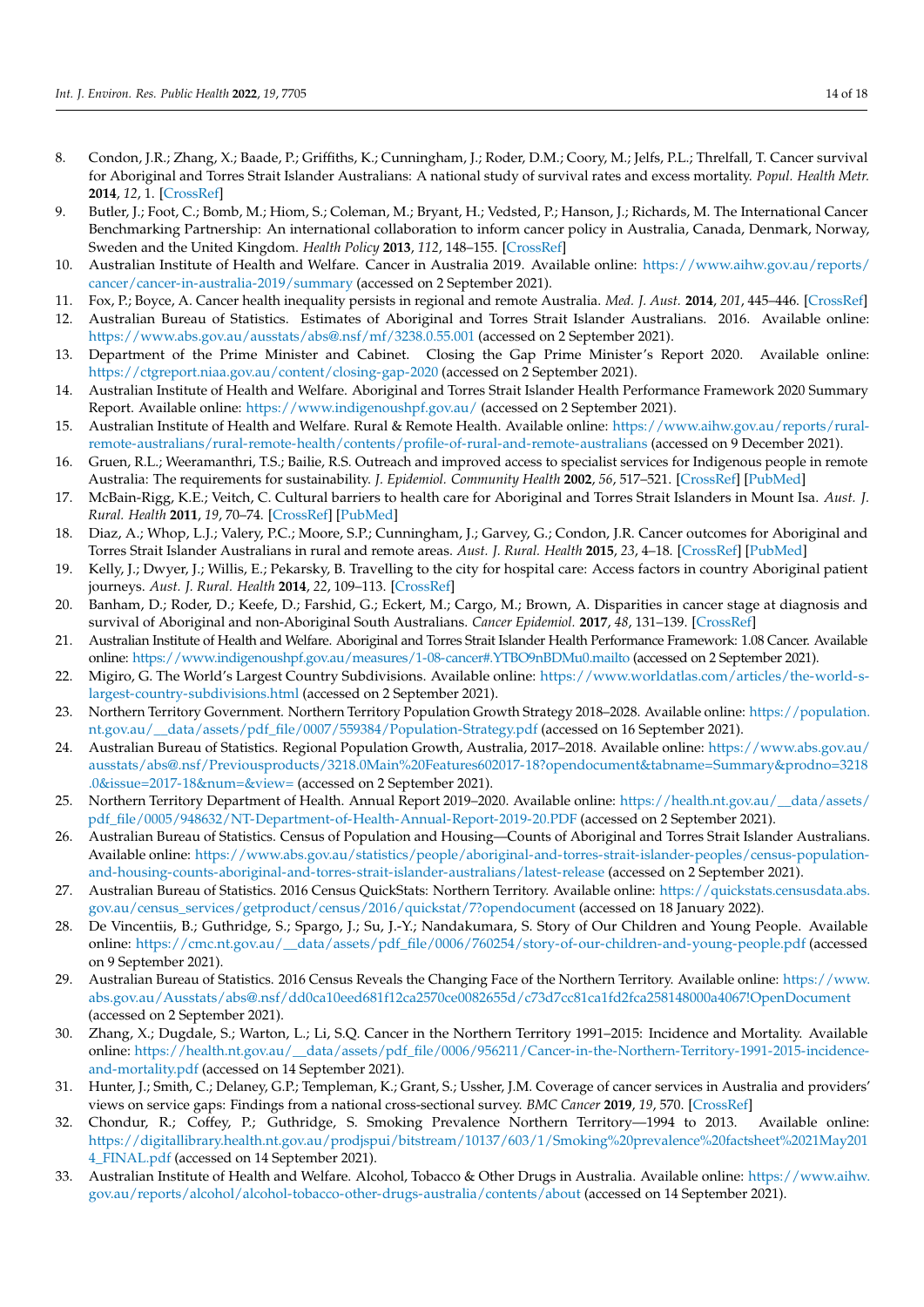- <span id="page-14-0"></span>34. Carruthers, S.; Pennefather, M.; Ward, L.; Giam, K.; Penniment, M. Measuring (and narrowing) the gap: The experience with attendance of Indigenous cancer patients for Radiation Therapy in the Northern Territory. *J. Med. Imaging Radiat. Oncol.* **2019**, *63*, 510–516. [\[CrossRef\]](http://doi.org/10.1111/1754-9485.12887)
- <span id="page-14-1"></span>35. Condon, J.R.; Zhang, X.; Dempsey, K.; Garling, L.; Guthridge, S. Trends in cancer incidence and survival for Indigenous and non-Indigenous people in the Northern Territory. *Med. J. Aust.* **2016**, *205*, 454–458. [\[CrossRef\]](http://doi.org/10.5694/mja16.00588)
- <span id="page-14-2"></span>36. Condon, J.R.; Warman, G.; Arnold, L. (Eds.) *The Health and Welfare of Territorians*; Territory Health Services: Casuarina, NT, Australia, 2001.
- <span id="page-14-3"></span>37. Kettle, E.; The Australian National University, North Australia Research Unit. *Health Services in the Northern Territory: A History 1824–1970*; The Australian National University, North Australia Research Unit (NARU): Brinkin, NT, Australia, 1991.
- <span id="page-14-4"></span>38. Northern Territory Government. Aerial Medical Services. Available online: [https://nt.gov.au/wellbeing/hospitals-health](https://nt.gov.au/wellbeing/hospitals-health-services/aerial-medical-services)[services/aerial-medical-services](https://nt.gov.au/wellbeing/hospitals-health-services/aerial-medical-services) (accessed on 16 September 2021).
- <span id="page-14-5"></span>39. Australian Bureau of Statistics. *Population Projections, Northern Territory, 1999 to 2021*; Australian Bureau of Statistics: Canberra, Australia, 1999.
- <span id="page-14-6"></span>40. Australian Bureau of Statistics. National, State and Territory Population. Available online: [https://www.abs.gov.au/statistics/](https://www.abs.gov.au/statistics/people/population/national-state-and-territory-population/dec-2019) [people/population/national-state-and-territory-population/dec-2019](https://www.abs.gov.au/statistics/people/population/national-state-and-territory-population/dec-2019) (accessed on 2 September 2021).
- <span id="page-14-7"></span>41. Department of Health. Northern Territory Cancer Care Strategy 2018–2022. Available online: [https://digitallibrary.health.](https://digitallibrary.health.nt.gov.au/prodjspui/bitstream/10137/7486/1/NT%20Health%20Cancer%20Care%20Strategy%202018-2022.pdf) [nt.gov.au/prodjspui/bitstream/10137/7486/1/NT%20Health%20Cancer%20Care%20Strategy%202018-2022.pdf](https://digitallibrary.health.nt.gov.au/prodjspui/bitstream/10137/7486/1/NT%20Health%20Cancer%20Care%20Strategy%202018-2022.pdf) (accessed on 16 November 2021).
- <span id="page-14-8"></span>42. Darwin Private Hospital. Patient Information Directory. Available online: [https://darwinprivatehospital.com.au/](https://darwinprivatehospital.com.au/application/files/5715/9347/6341/Darwin_Private_Hospital_2020_002-compressed.pdf#:~{}:text=The%20Darwin%20Private%20Hospital%20Infusion,other%20infusions%20as%20an%20outpatient) [application/files/5715/9347/6341/Darwin\\_Private\\_Hospital\\_2020\\_002-compressed.pdf#:~{}:text=The%20Darwin%20](https://darwinprivatehospital.com.au/application/files/5715/9347/6341/Darwin_Private_Hospital_2020_002-compressed.pdf#:~{}:text=The%20Darwin%20Private%20Hospital%20Infusion,other%20infusions%20as%20an%20outpatient) [Private%20Hospital%20Infusion,other%20infusions%20as%20an%20outpatient](https://darwinprivatehospital.com.au/application/files/5715/9347/6341/Darwin_Private_Hospital_2020_002-compressed.pdf#:~{}:text=The%20Darwin%20Private%20Hospital%20Infusion,other%20infusions%20as%20an%20outpatient) (accessed on 16 November 2021).
- <span id="page-14-9"></span>43. Osman, H. NT Receives Advanced Medical Imaging Tech. Available online: [https://www.healthcareitnews.com/news/anz/nt](https://www.healthcareitnews.com/news/anz/nt-receives-advanced-medical-imaging-tech)[receives-advanced-medical-imaging-tech](https://www.healthcareitnews.com/news/anz/nt-receives-advanced-medical-imaging-tech) (accessed on 9 December 2021).
- <span id="page-14-10"></span>44. Australian Bureau of Statistics. 2016 Census QuickStats: Katherine. Available online: [https://quickstats.censusdata.abs.gov.au/](https://quickstats.censusdata.abs.gov.au/census_services/getproduct/census/2016/quickstat/UCL714001) [census\\_services/getproduct/census/2016/quickstat/UCL714001](https://quickstats.censusdata.abs.gov.au/census_services/getproduct/census/2016/quickstat/UCL714001) (accessed on 18 January 2022).
- <span id="page-14-11"></span>45. Keane, L. Local cancer patients praise latest addition to Katherine Hospital. *Katherine Times*, 18 November 2015.
- <span id="page-14-12"></span>46. Frenk, J.; Chen, L.; Bhutta, Z.A.; Cohen, J.; Crisp, N.; Evans, T.; Fineberg, H.; Garcia, P.; Ke, Y.; Kelley, P.; et al. Health professionals for a new century: Transforming education to strengthen health systems in an interdependent world. *Lancet* **2010**, *376*, 1923–1958. [\[CrossRef\]](http://doi.org/10.1016/S0140-6736(10)61854-5)
- <span id="page-14-13"></span>47. Australian Institute of Health and Welfare. Health Workforce. Available online: [https://www.aihw.gov.au/reports/australias](https://www.aihw.gov.au/reports/australias-health/health-workforce)[health/health-workforce](https://www.aihw.gov.au/reports/australias-health/health-workforce) (accessed on 15 December 2021).
- <span id="page-14-14"></span>48. Australian Bureau of Statistics. Australian Social Trends, April 2013. Available online: [https://www.abs.gov.au/ausstats/abs@](https://www.abs.gov.au/ausstats/abs@.nsf/lookup/4102.0main+features20april+2013) [.nsf/lookup/4102.0main+features20april+2013](https://www.abs.gov.au/ausstats/abs@.nsf/lookup/4102.0main+features20april+2013) (accessed on 21 December 2021).
- <span id="page-14-15"></span>49. Northern Territory PHN. Northern Territory PHN Primary Health Care Workforce Needs Assessment: Year 2: Allied Primary Health Workforce. Available online: [https://www.ntphn.org.au/wp-content/uploads/2021/06/HWNA\\_Allied-Health-Final-22](https://www.ntphn.org.au/wp-content/uploads/2021/06/HWNA_Allied-Health-Final-22012020.pdf) [012020.pdf](https://www.ntphn.org.au/wp-content/uploads/2021/06/HWNA_Allied-Health-Final-22012020.pdf) (accessed on 21 December 2021).
- <span id="page-14-17"></span>50. Northern Territory PHN. Northern Territory Primary Health Care Workforce Needs Assessment: Year 1: Remote Primary Health Care and General Practitioners. Available online: [https://www.ntphn.org.au/wp-content/uploads/2021/06/NT-PHN-HWNA-](https://www.ntphn.org.au/wp-content/uploads/2021/06/NT-PHN-HWNA-2018.pdf)[2018.pdf](https://www.ntphn.org.au/wp-content/uploads/2021/06/NT-PHN-HWNA-2018.pdf) (accessed on 21 December 2021).
- <span id="page-14-16"></span>51. Wakerman, J.; Humphreys, J.; Russell, D.; Guthridge, S.; Bourke, L.; Dunbar, T.; Zhao, Y.; Ramjan, M.; Murakami-Gold, L.; Jones, M.P. Remote health workforce turnover and retention: What are the policy and practice priorities? *Hum. Resour. Health* **2019**, *17*, 99. [\[CrossRef\]](http://doi.org/10.1186/s12960-019-0432-y)
- <span id="page-14-18"></span>52. Zhao, Y.; Russell, D.J.; Guthridge, S.; Ramjan, M.; Jones, M.P.; Humphreys, J.S.; Carey, T.A.; Wakerman, J. Long-term trends in supply and sustainability of the health workforce in remote Aboriginal communities in the Northern Territory of Australia. *BMC Health Serv. Res.* **2017**, *17*, 836. [\[CrossRef\]](http://doi.org/10.1186/s12913-017-2803-1) [\[PubMed\]](http://www.ncbi.nlm.nih.gov/pubmed/29258521)
- <span id="page-14-19"></span>53. Department of Health. National Health Workforce Data Sets. Available online: <https://hwd.health.gov.au/> (accessed on 5 April 2022).
- <span id="page-14-20"></span>54. Northern Territory PHN. Regional Health Profiles. Available online: [https://www.ntphn.org.au/about/publications/regional](https://www.ntphn.org.au/about/publications/regional-profiles/)[profiles/](https://www.ntphn.org.au/about/publications/regional-profiles/) (accessed on 5 April 2022).
- <span id="page-14-21"></span>55. Department of Health. The Aboriginal and Torres Strait Islander Allied Health Workforce. Available online: [https://hwd.health.](https://hwd.health.gov.au/resources/publications/factsheet-alld-atsi-allied-health-2019.pdf) [gov.au/resources/publications/factsheet-alld-atsi-allied-health-2019.pdf](https://hwd.health.gov.au/resources/publications/factsheet-alld-atsi-allied-health-2019.pdf) (accessed on 5 April 2022).
- <span id="page-14-22"></span>56. Zhang, X.; Condon, J. Cancer Screening in the Northern Territory 2019. Available online: [https://digitallibrary.health.nt.gov.](https://digitallibrary.health.nt.gov.au/prodjspui/bitstream/10137/7938/1/Cancer%20screening%20in%20the%20Northern%20Territory%202019.pdf) [au/prodjspui/bitstream/10137/7938/1/Cancer%20screening%20in%20the%20Northern%20Territory%202019.pdf](https://digitallibrary.health.nt.gov.au/prodjspui/bitstream/10137/7938/1/Cancer%20screening%20in%20the%20Northern%20Territory%202019.pdf) (accessed on 18 November 2021).
- <span id="page-14-23"></span>57. Department of Health. NT Health Virtual Care Strategy. Available online: [https://digitallibrary.health.nt.gov.au/prodjspui/](https://digitallibrary.health.nt.gov.au/prodjspui/bitstream/10137/11840/2/NTHealthVirtualCareStrategy.pdf) [bitstream/10137/11840/2/NTHealthVirtualCareStrategy.pdf](https://digitallibrary.health.nt.gov.au/prodjspui/bitstream/10137/11840/2/NTHealthVirtualCareStrategy.pdf) (accessed on 23 November 2021).
- <span id="page-14-24"></span>58. Department of Health. Technical Appendix—Data Development—The Northern Territory (NT). Available online: <https://www1.health.gov.au/internet/publications/publishing.nsf/Content/oatsih-hpf-2012-toc~{}tech-app~{}data~{}nt> (accessed on 23 November 2021).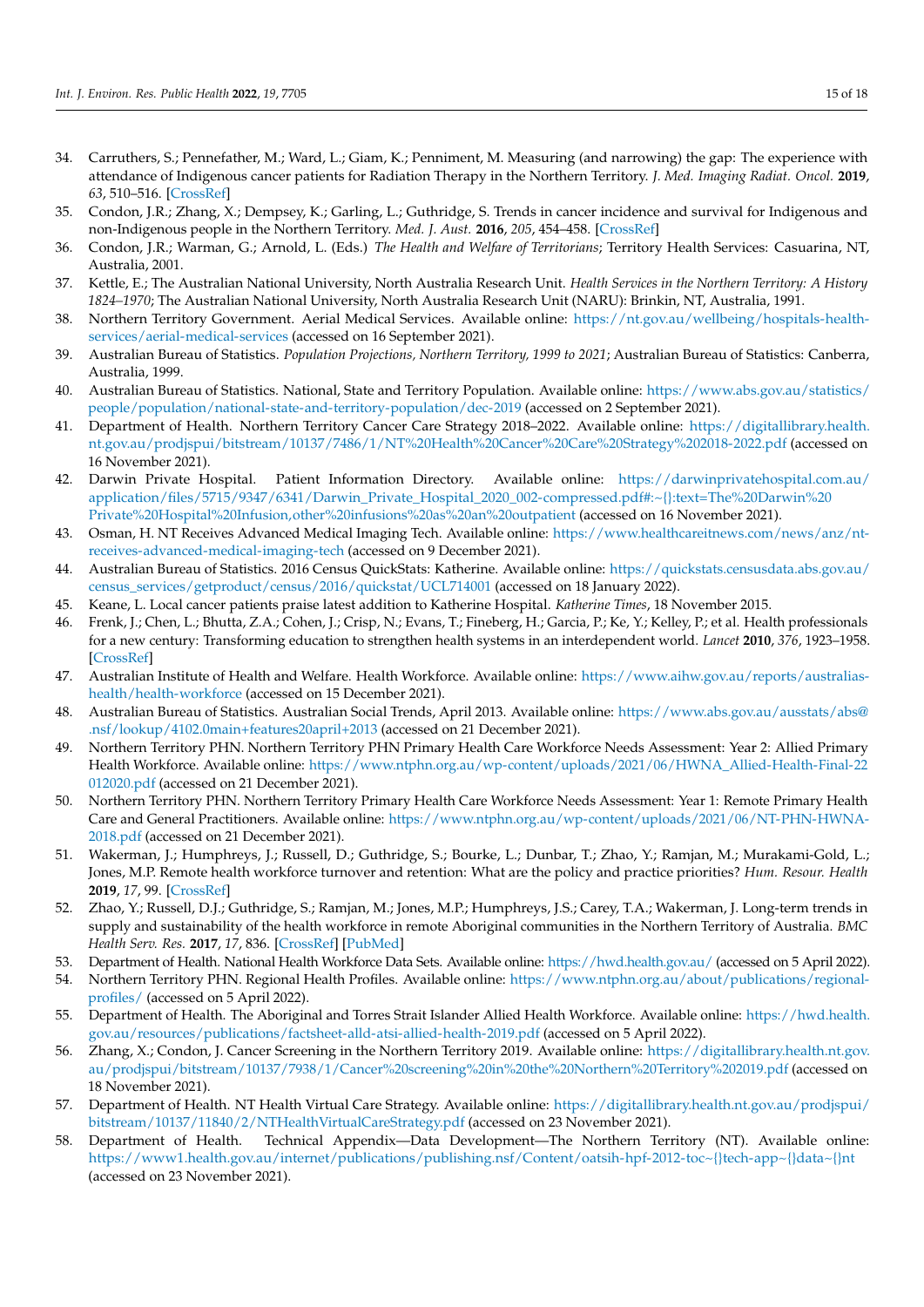- <span id="page-15-0"></span>59. Dods, S.; Freyne, J.; Alem, L.; Nepal, S.; Li, J.; Jang-Jaccard, J. Caring for the Last 3%: Telehealth Potential and Broadband Implications for Remote Australia. Available online: [https://publications.csiro.au/rpr/download?pid=csiro:EP129516&dsid=](https://publications.csiro.au/rpr/download?pid=csiro:EP129516&dsid=DS3) [DS3](https://publications.csiro.au/rpr/download?pid=csiro:EP129516&dsid=DS3) (accessed on 30 November 2021).
- <span id="page-15-1"></span>60. Department of Health. Evaluation of the PATS-Telehealth Project. Available online: [http://www.amsant.org.au/wp-content/](http://www.amsant.org.au/wp-content/uploads/2016/03/PATS-Telehealth-Report-FINAL.pdf) [uploads/2016/03/PATS-Telehealth-Report-FINAL.pdf](http://www.amsant.org.au/wp-content/uploads/2016/03/PATS-Telehealth-Report-FINAL.pdf) (accessed on 23 November 2021).
- <span id="page-15-2"></span>61. Olver, I.N.; Selva-Nayagam, S. Evaluation of a telemedicine link between Darwin and Adelaide to facilitate cancer management. *Telemed. J.* **2000**, *6*, 213–218. [\[CrossRef\]](http://doi.org/10.1089/107830200415144) [\[PubMed\]](http://www.ncbi.nlm.nih.gov/pubmed/10957733)
- <span id="page-15-3"></span>62. Northern Territory PHN. NT PHN Program Needs Assessment 2019. Available online: [https://www.ntphn.org.au/wp-content/](https://www.ntphn.org.au/wp-content/uploads/2021/06/2019-NEEDS-ASSESSMENT-FINAL-UNLINKED.pdf) [uploads/2021/06/2019-NEEDS-ASSESSMENT-FINAL-UNLINKED.pdf](https://www.ntphn.org.au/wp-content/uploads/2021/06/2019-NEEDS-ASSESSMENT-FINAL-UNLINKED.pdf) (accessed on 21 December 2021).
- <span id="page-15-4"></span>63. Bonney, A.; Knight-Billington, P.; Mullan, J.; Moscova, M.; Barnett, S.; Iverson, D.; Saffioti, D.; Eastland, E.; Guppy, M.; Weston, K.; et al. The telehealth skills, training, and implementation project: An evaluation protocol. *JMIR Res. Protoc.* **2015**, *4*, e2. [\[CrossRef\]](http://doi.org/10.2196/resprot.3613) [\[PubMed\]](http://www.ncbi.nlm.nih.gov/pubmed/25567780)
- <span id="page-15-5"></span>64. Shahid, S.; Teng, T.K.; Bessarab, D.; Aoun, S.; Baxi, S.; Thompson, S.C. Factors contributing to delayed diagnosis of cancer among Aboriginal people in Australia: A qualitative study. *BMJ Open* **2016**, *6*, e010909. [\[CrossRef\]](http://doi.org/10.1136/bmjopen-2015-010909)
- <span id="page-15-6"></span>65. Northern Territory Health. Patient Assistance Travel Scheme. Available online: [https://nt.gov.au/wellbeing/health-subsidies](https://nt.gov.au/wellbeing/health-subsidies-support-and-home-visits/patient-assistance-travel-scheme)[support-and-home-visits/patient-assistance-travel-scheme](https://nt.gov.au/wellbeing/health-subsidies-support-and-home-visits/patient-assistance-travel-scheme) (accessed on 9 December 2021).
- <span id="page-15-7"></span>66. NT Radiation Oncology. Barbara James House. Available online: <http://ntro.com.au/barbara-james-hostel/> (accessed on 9 December 2021).
- <span id="page-15-8"></span>67. Northern Territory Department of Health. Northern Territory Cancer Plan 2013–2016. Available online: [https://digitallibrary.](https://digitallibrary.health.nt.gov.au/prodjspui/bitstream/10137/1152/1/Northern%20Territory%20Cancer%20Plan%202013%20-%202016.pdf) [health.nt.gov.au/prodjspui/bitstream/10137/1152/1/Northern%20Territory%20Cancer%20Plan%202013%20-%202016.pdf](https://digitallibrary.health.nt.gov.au/prodjspui/bitstream/10137/1152/1/Northern%20Territory%20Cancer%20Plan%202013%20-%202016.pdf) (accessed on 9 December 2021).
- <span id="page-15-9"></span>68. Waran, E.; Zubair, M.Y.; O'Connor, N. The gap reversed: A review of site of death in the Top End. *MJA* **2017**, *207*, 39. [\[CrossRef\]](http://doi.org/10.5694/mja17.00354)
- <span id="page-15-10"></span>69. Royal Darwin Hospital Management Board. Royal Darwin Hospital Management Board Annual Report 2004/2005. Available online: <https://hdl.handle.net/10137/7458> (accessed on 15 December 2021).
- <span id="page-15-11"></span>70. PEPA Education. Territory Palliative Care—Top End Service Royal Darwin Hospital. Available online: [https://pepaeducation.](https://pepaeducation.com/host-sites/territory-palliative-care-top-end-service-royal-darwin-hospital/) [com/host-sites/territory-palliative-care-top-end-service-royal-darwin-hospital/](https://pepaeducation.com/host-sites/territory-palliative-care-top-end-service-royal-darwin-hospital/) (accessed on 15 December 2021).
- <span id="page-15-12"></span>71. Waran, E.; O'Connor, N.; Zubair, M.Y.; May, P. "Finishing up" on country: Challenges and compromises. *Intern. Med. J.* **2016**, *46*, 1108–1111. [\[CrossRef\]](http://doi.org/10.1111/imj.13186)
- <span id="page-15-13"></span>72. McGrath, P. "I don't want to be in that big city; this is my country here": Research findings on Aboriginal peoples' preference to die at home. *Aust. N. Z. J. Public Health* **2007**, *15*, 264–268. [\[CrossRef\]](http://doi.org/10.1111/j.1440-1584.2007.00904.x)
- <span id="page-15-14"></span>73. Thompson, S.C.; Cheetham, S.; Baxi, S. The enablers, barriers and preferences of accessing radiation therapy facilities in the rural developed world—A systematic review. *BMC Cancer* **2017**, *17*, 794. [\[CrossRef\]](http://doi.org/10.1186/s12885-017-3790-7)
- <span id="page-15-15"></span>74. Ambroggi, M.; Biasini, C.; Del Giovane, C.; Fornari, F.; Cavanna, L. Distance as a Barrier to Cancer Diagnosis and Treatment: Review of the Literature. *Oncologist* **2015**, *20*, 1378–1385. [\[CrossRef\]](http://doi.org/10.1634/theoncologist.2015-0110)
- <span id="page-15-16"></span>75. Thompson, S.C.; Shahid, S.; Bessarab, D.; Durey, A.; Davidson, P.M. Not just bricks and mortar: Planning hospital cancer services for Aboriginal people. *BMC Res. Notes* **2011**, *4*, 62. [\[CrossRef\]](http://doi.org/10.1186/1756-0500-4-62)
- <span id="page-15-17"></span>76. Shahid, S.; Finn, L.D.; Thompson, S.C. Barriers to participation of Aboriginal people in cancer care: Communication in the hospital setting. *Med. J. Aust.* **2009**, *190*, 574–579. [\[CrossRef\]](http://doi.org/10.5694/j.1326-5377.2009.tb02569.x) [\[PubMed\]](http://www.ncbi.nlm.nih.gov/pubmed/19450207)
- <span id="page-15-18"></span>77. Marcusson-Rababi, B.; Anderson, K.; Whop, L.J.; Butler, T.; Whitson, N.; Garvey, G. Does gynaecological cancer care meet the needs of Indigenous Australian women? Qualitative interviews with patients and care providers. *BMC Health Serv. Res.* **2019**, *19*, 606. [\[CrossRef\]](http://doi.org/10.1186/s12913-019-4455-9) [\[PubMed\]](http://www.ncbi.nlm.nih.gov/pubmed/31464615)
- <span id="page-15-19"></span>78. Anderson, K.; Diaz, A.; Parikh, D.R.; Garvey, G. Accessibility of cancer treatment services for Indigenous Australians in the Northern Territory: Perspectives of patients and care providers. *BMC Health Serv. Res.* **2021**, *21*, 95. [\[CrossRef\]](http://doi.org/10.1186/s12913-021-06066-3) [\[PubMed\]](http://www.ncbi.nlm.nih.gov/pubmed/33509170)
- <span id="page-15-20"></span>79. Vass, A.; Mitchell, A.; Dhurrkay, Y. Health literacy and Australian Indigenous peoples: An analysis of the role of language and worldview. *Health Promot. J. Aust.* **2011**, *22*, 33–37. [\[CrossRef\]](http://doi.org/10.1071/HE11033)
- 80. Shahid, S.; Thompson, S.C. An overview of cancer and beliefs about the disease in Indigenous people of Australia, Canada, New Zealand and the US. *Aust. N. Z. J. Public Health* **2009**, *33*, 109–118. [\[CrossRef\]](http://doi.org/10.1111/j.1753-6405.2009.00355.x)
- 81. McGrath, P.; Phillips, E. Western Notions of Informed Consent and Indigenous Cultures: Australian Findings at the Interface. *J. Bioethical Inq.* **2008**, *5*, 21–31. [\[CrossRef\]](http://doi.org/10.1007/s11673-008-9085-6)
- <span id="page-15-21"></span>82. Green, M.; Anderson, K.; Griffiths, K.; Garvey, G.; Cunningham, J. Understanding Indigenous Australians' experiences of cancer care: Stakeholders' views on what to measure and how to measure it. *BMC Health Serv. Res.* **2018**, *18*, 982. [\[CrossRef\]](http://doi.org/10.1186/s12913-018-3780-8)
- <span id="page-15-22"></span>83. Taylor, E.V.; Haigh, M.M.; Shahid, S.; Garvey, G.; Cunningham, J.; Thompson, S.C. Cancer services and their initiatives to improve the care of Indigenous Australians. *Int. J. Environ. Res. Public Health* **2018**, *15*, 717. [\[CrossRef\]](http://doi.org/10.3390/ijerph15040717)
- <span id="page-15-23"></span>84. Taylor, E.V.; Lyford, M.; Holloway, M.; Parsons, L.; Mason, T.; Sabesan, S.; Thompson, S.C. "The support has been brilliant": Experiences of Aboriginal and Torres Strait Islander patients attending two high performing cancer services. *BMC Health Serv. Res.* **2021**, *21*, 493. [\[CrossRef\]](http://doi.org/10.1186/s12913-021-06535-9)
- <span id="page-15-24"></span>85. Zhao, Y.; Russell, D.J.; Guthridge, S.; Ramjan, M.; Jones, M.P.; Humphreys, J.S.; Wakerman, J. Costs and effects of higher turnover of nurses and Aboriginal health practitioners and higher use of short-term nurses in remote Australian primary care services: An observational cohort study. *BMJ Open* **2019**, *9*, e023906. [\[CrossRef\]](http://doi.org/10.1136/bmjopen-2018-023906)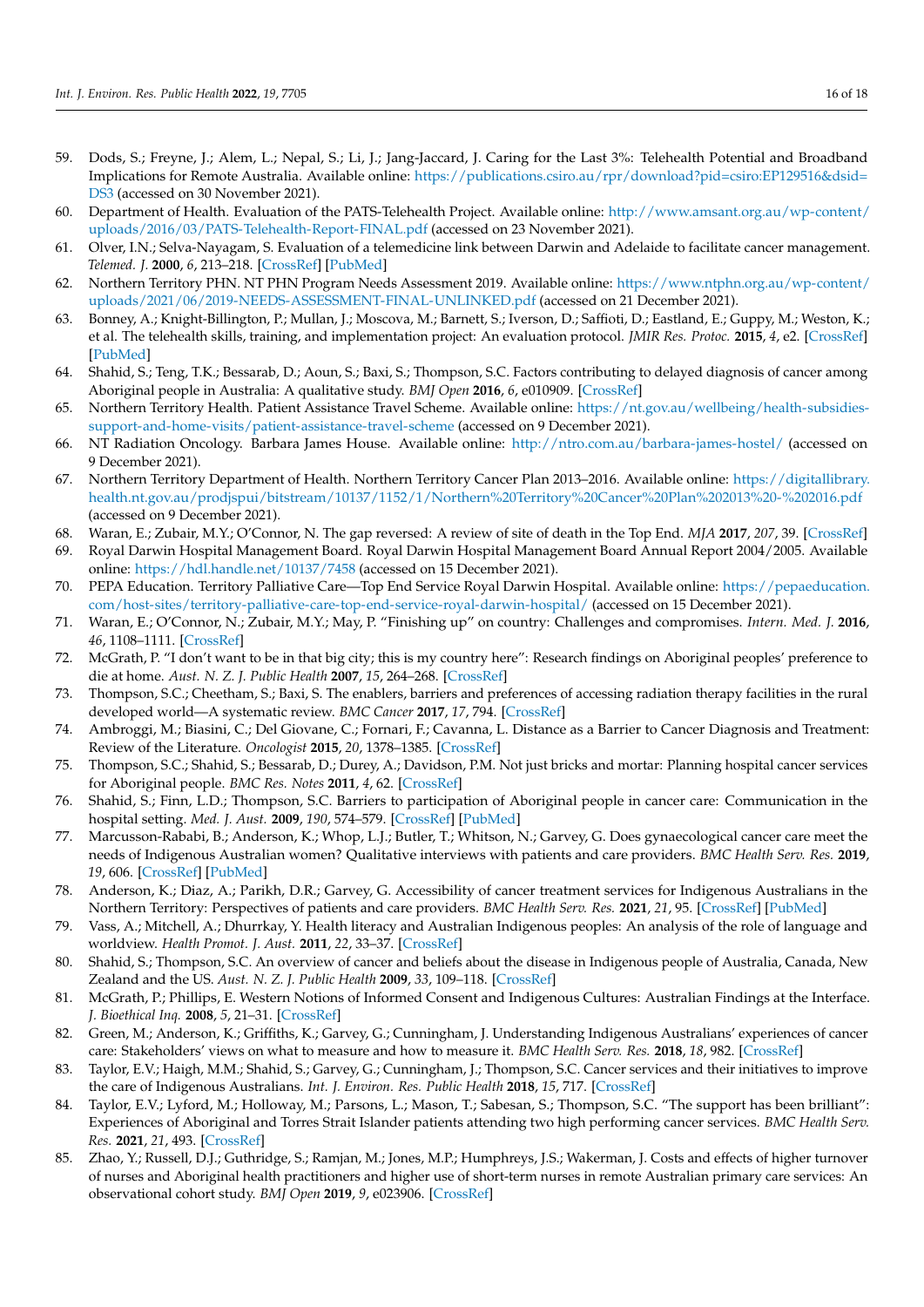- <span id="page-16-0"></span>86. Russell, D.J.; Zhao, Y.; Guthridge, S.; Ramjan, M.; Jones, M.P.; Humphreys, J.S.; Wakerman, J. Patterns of resident health workforce turnover and retention in remote communities of the Northern Territory of Australia, 2013–2015. *Hum. Resour. Health* **2017**, *15*, 52. [\[CrossRef\]](http://doi.org/10.1186/s12960-017-0229-9) [\[PubMed\]](http://www.ncbi.nlm.nih.gov/pubmed/28810919)
- <span id="page-16-1"></span>87. Cosgrave, C. The Whole-of-Person Retention Improvement Framework: A Guide for Addressing Health Workforce Challenges in the Rural Context. *Int. J. Environ. Res. Public Health* **2020**, *17*, 2698. [\[CrossRef\]](http://doi.org/10.3390/ijerph17082698)
- <span id="page-16-2"></span>88. Lai, G.C.; Taylor, E.V.; Haigh, M.M.; Thompson, S.C. Factors Affecting the Retention of Indigenous Australians in the Health Workforce: A Systematic Review. *Int. J. Environ. Res. Public Health* **2018**, *15*, 914. [\[CrossRef\]](http://doi.org/10.3390/ijerph15050914) [\[PubMed\]](http://www.ncbi.nlm.nih.gov/pubmed/29734679)
- <span id="page-16-3"></span>89. Zucca, A.; Boyes, A.; Newling, G.; Hall, A.; Girgis, A. Travelling all over the countryside: Travel-related burden and financial difficulties reported by cancer patients in New South Wales and Victoria. *Aust. J. Rural. Health* **2011**, *19*, 298–305. [\[CrossRef\]](http://doi.org/10.1111/j.1440-1584.2011.01232.x) [\[PubMed\]](http://www.ncbi.nlm.nih.gov/pubmed/22098213)
- <span id="page-16-5"></span>90. Gordon, L.G.; Ferguson, M.; Chambers, S.K.; Dunn, J. Fuel, Beds, Meals and Meds: Out-of-Pocket Expenses for Patients with Cancer in Rural Queensland. *Cancer Forum* **2009**, *33*, 204–210.
- <span id="page-16-4"></span>91. Shahid, S.; Finn, L.; Bessarab, D.; Thompson, S.C. 'Nowhere to room . . . nobody told them': Logistical and cultural impediments to Aboriginal peoples' participation in cancer treatment. *Aust. Health Rev.* **2011**, *35*, 235–241. [\[CrossRef\]](http://doi.org/10.1071/AH09835) [\[PubMed\]](http://www.ncbi.nlm.nih.gov/pubmed/21612740)
- <span id="page-16-6"></span>92. Queensland Health. Patient Travel Subsidy Scheme Health Service Directive. Available online: [https://www.health.qld.gov.au/](https://www.health.qld.gov.au/__data/assets/pdf_file/0033/848706/qh-hsdgdl-050-2.pdf) [\\_\\_data/assets/pdf\\_file/0033/848706/qh-hsdgdl-050-2.pdf](https://www.health.qld.gov.au/__data/assets/pdf_file/0033/848706/qh-hsdgdl-050-2.pdf) (accessed on 9 December 2021).
- <span id="page-16-7"></span>93. WA Country Health Service. Am I Eligible for PATS? Available online: [https://www.wacountry.health.wa.gov.au/Our-patients/](https://www.wacountry.health.wa.gov.au/Our-patients/Patient-Assisted-Travel-Scheme-PATS/Am-I-eligible-for-PATS) [Patient-Assisted-Travel-Scheme-PATS/Am-I-eligible-for-PATS](https://www.wacountry.health.wa.gov.au/Our-patients/Patient-Assisted-Travel-Scheme-PATS/Am-I-eligible-for-PATS) (accessed on 9 December 2021).
- <span id="page-16-8"></span>94. Standing Committee on Community Affairs. Reforming Patient Assisted Travel Schemes. Available online: [https://www.aph.gov.](https://www.aph.gov.au/parliamentary_business/committees/senate/community_affairs/completed_inquiries/2004-07/pats/report/c07) [au/parliamentary\\_business/committees/senate/community\\_affairs/completed\\_inquiries/2004-07/pats/report/c07](https://www.aph.gov.au/parliamentary_business/committees/senate/community_affairs/completed_inquiries/2004-07/pats/report/c07) (accessed on 9 December 2021).
- <span id="page-16-9"></span>95. Thaker, D.; Monypenny, R.; Olver, I.; Sabesan, S. Cost savings from a telemedicine model of care in northern Queensland, Australia. *Med. J. Aust.* **2013**, *199*, 414–417. [\[CrossRef\]](http://doi.org/10.5694/mja12.11781)
- <span id="page-16-10"></span>96. NT Health. Telehealth. Available online: <https://health.nt.gov.au/professionals/ehealth/telehealth> (accessed on 18 January 2022).
- <span id="page-16-11"></span>97. Roberts, S.; Spain, B.; Hicks, C.; London, J.; Tay, S. Telemedicine in the Northern Territory: An assessment of patient perceptions in the preoperative anaesthetic clinic. *Aust. J. Rural. Health* **2015**, *23*, 136–141. [\[CrossRef\]](http://doi.org/10.1111/ajr.12140)
- 98. Sabesan, S.; Kelly, J.; Evans, R.; Larkins, S. A tele-oncology model replacing face-to-face specialist cancer care: Perspectives of patients in North Queensland. *J. Telemed. Telecare* **2014**, *20*, 207–211. [\[CrossRef\]](http://doi.org/10.1177/1357633X14529237)
- <span id="page-16-12"></span>99. Caffery, L.J.; Bradford, N.K.; Wickramasinghe, S.I.; Hayman, N.; Smith, A.C. Outcomes of using telehealth for the provision of healthcare to Aboriginal and Torres Strait Islander people: A systematic review. *Aust. N. Z. J. Public Health* **2017**, *41*, 48–53. [\[CrossRef\]](http://doi.org/10.1111/1753-6405.12600)
- <span id="page-16-13"></span>100. Mooi, J.; Whop, L.; Valery, P.C.; Sabesan, S.S. Teleoncology for Indigenous patients: The responses of patients and health workers. *Aust. J. Rural. Health* **2012**, *20*, 5. [\[CrossRef\]](http://doi.org/10.1111/j.1440-1584.2012.01302.x) [\[PubMed\]](http://www.ncbi.nlm.nih.gov/pubmed/22998201)
- <span id="page-16-14"></span>101. Christou, A.; Katzenellenbogen, J.; Thompson, S.C. Australia's National Bowel Cancer Screening Program: Does it work for Indigenous Australians? *BMC Public Health* **2010**, *10*, 373. [\[CrossRef\]](http://doi.org/10.1186/1471-2458-10-373) [\[PubMed\]](http://www.ncbi.nlm.nih.gov/pubmed/20579344)
- 102. Christou, A.; Thompson, S.C. *How Could the National Bowel Cancer Screening Program for Aboriginal People in Western Australia Be Improved?* Western Australian Department of Health: Perth, Australia, 2010.
- 103. Christou, A.; Thompson, S.C. Colorectal cancer screening knowledge, attitudes and behavioural intention among Indigenous Western Australians. *BMC Public Health* **2012**, *12*, 528. [\[CrossRef\]](http://doi.org/10.1186/1471-2458-12-528) [\[PubMed\]](http://www.ncbi.nlm.nih.gov/pubmed/22809457)
- <span id="page-16-15"></span>104. Christou, A.; Thompson, S.C. Missed opportunities in educating Aboriginal Australians about bowel cancer screening: Whose job is it anyway? *Contemp. Nurse* **2013**, *46*, 59–69. [\[CrossRef\]](http://doi.org/10.5172/conu.2013.46.1.59)
- <span id="page-16-16"></span>105. Department of Health. National Bowel Cancer Screening Program: Primary Health Care Engagement Strategy 2016–2020. Available online: [https://www.health.gov.au/resources/publications/national-bowel-cancer-screening-program-primary-health](https://www.health.gov.au/resources/publications/national-bowel-cancer-screening-program-primary-health-care-engagement-strategy)[care-engagement-strategy](https://www.health.gov.au/resources/publications/national-bowel-cancer-screening-program-primary-health-care-engagement-strategy) (accessed on 18 January 2022).
- <span id="page-16-17"></span>106. Smith, M.; Hammond, I.; Saville, M. Lessons from the renewal of the National Cervical Screening Program in Australia. *Public Health Res. Pract.* **2019**, *29*, e292191420. [\[CrossRef\]](http://doi.org/10.17061/phrp2921914)
- 107. Lee, S.; Obamiro, K.; Cooper, A.; Barnett, T. General practitioner perspectives on barriers and enablers to bowel cancer screening in rural Tasmania: A thematic analysis of face-to-face interviews. *Aust. J. Gen. Pract.* **2021**, *50*, 158–163. [\[CrossRef\]](http://doi.org/10.31128/AJGP-04-20-5386)
- <span id="page-16-18"></span>108. Department of Health and Aging; KPMG. Review of the National Bowel Cancer Screening Program (Phase 2): Final Report, Part One. Available online: [https://www.health.gov.au/sites/default/files/documents/2020/01/review-of-the-national-bowel](https://www.health.gov.au/sites/default/files/documents/2020/01/review-of-the-national-bowel-cancer-screening-program-phase-2-review-of-the-national-bowel-cancer-screening-program-phase-2-final-report-part-one.pdf)[cancer-screening-program-phase-2-review-of-the-national-bowel-cancer-screening-program-phase-2-final-report-part-one.](https://www.health.gov.au/sites/default/files/documents/2020/01/review-of-the-national-bowel-cancer-screening-program-phase-2-review-of-the-national-bowel-cancer-screening-program-phase-2-final-report-part-one.pdf) [pdf](https://www.health.gov.au/sites/default/files/documents/2020/01/review-of-the-national-bowel-cancer-screening-program-phase-2-review-of-the-national-bowel-cancer-screening-program-phase-2-final-report-part-one.pdf) (accessed on 18 January 2022).
- <span id="page-16-19"></span>109. Australian Institute of Health and Welfare. Aboriginal and Torres Strait Islander Health Performance Framework 2017 Report: Northern Territory. Available online: [https://www.aihw.gov.au/reports/ihw/186/health-performance-framework-2017-nt/](https://www.aihw.gov.au/reports/ihw/186/health-performance-framework-2017-nt/contents/table-of-contents) [contents/table-of-contents](https://www.aihw.gov.au/reports/ihw/186/health-performance-framework-2017-nt/contents/table-of-contents) (accessed on 9 December 2021).
- <span id="page-16-20"></span>110. Hill, T.; Cass, B.; Newton, B.; Valentine, K. Indigenous carers. In *Social Policy Research Paper No 45*; Department of Social Services, Australian Government: Canberra, Australia, 2012.